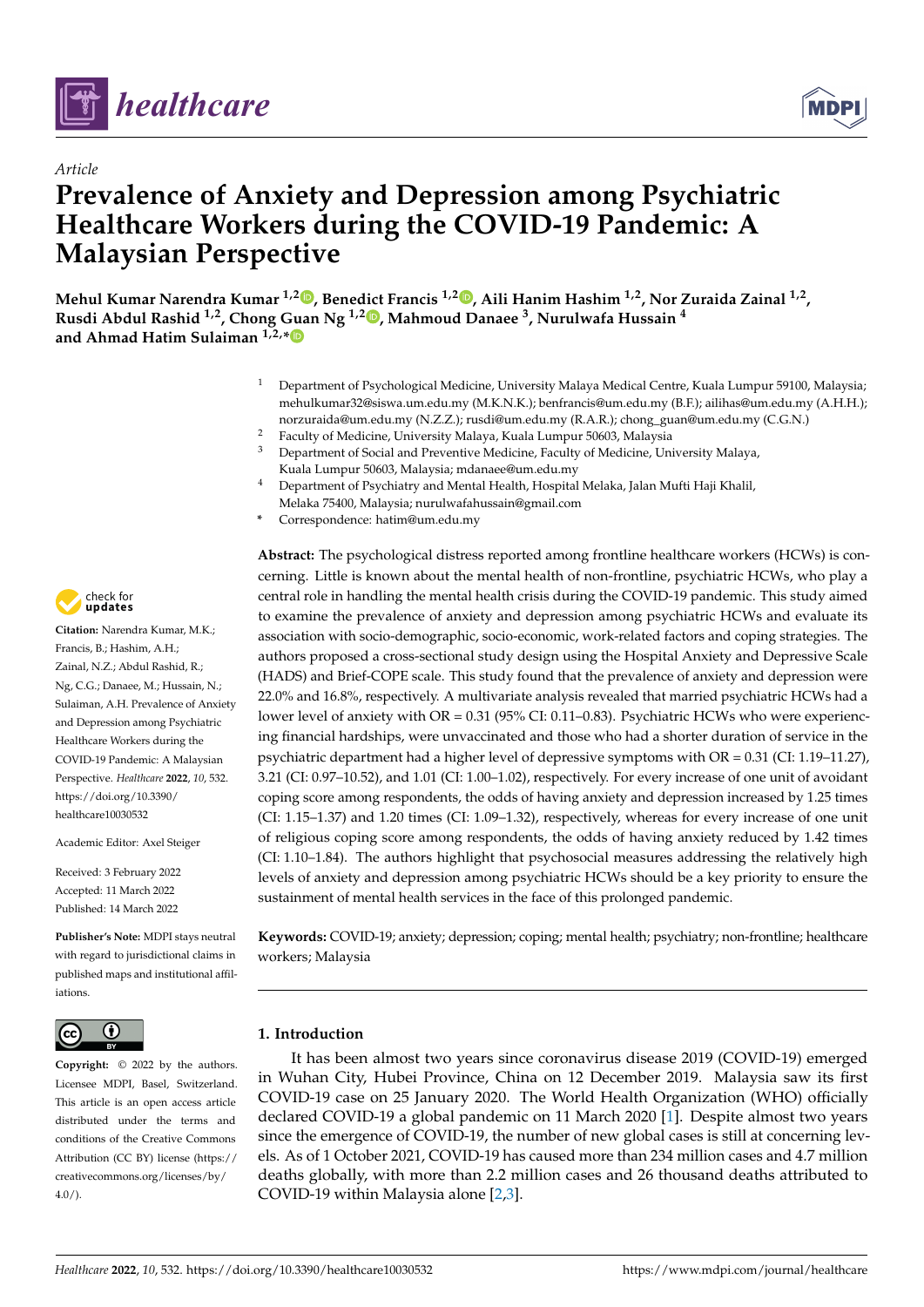Similar to many other countries, to mitigate the local spike of COVID-19 infection, the Malaysian government announced the first movement control order (MCO), starting on 18 March 2020. The MCO incorporated several important measures, namely, the implementation of border control, control of public movement, prohibition of public gathering and enforcing of physical distancing. At the time of writing, Malaysia is still experiencing the third phase of the MCO. Undoubtedly, the COVID-19 pandemic and the prolonged imposed movement control order in Malaysia has significant economic, social, and mental health consequences [\[4\]](#page-13-3).

Studies conducted locally and internationally during the COVID-19 pandemic began to show alarming levels of psychological distress in the community [\[5](#page-13-4)[–8\]](#page-13-5). A report by the Center for Disease Control [\[6\]](#page-13-6) showed that 40.9% of the 5470 studied adult respondents reported at least one adverse mental or behavioural health condition. Azuddin et al. [\[7\]](#page-13-7) conducted a study among Malaysians in February 2021 and found 56% and 58% of the respondents experienced anxiety and depressive symptoms, respectively. Forty-two per cent of the respondents in this study also felt that their mental state had worsened compared to the same time the previous year.

Healthcare workers (HCWs) are also at risk of experiencing psychological distress as they continue to face the enormity and uncertainty of the pandemic, aggravated by limited resources [\[9,](#page-13-8)[10\]](#page-13-9). Sahebi et al. [\[11\]](#page-13-10) documented, in a review of seven meta-analysis studies consisting of 108 articles and 433,800 healthcare workers, that the prevalence of anxiety and depression among frontline HCWs during the COVID-19 pandemic was 24.94% and 24.83%, respectively.

Studies conducted primarily among frontline HCWs during the COVID-19 pandemic revealed multiple factors associated with anxiety and depression. Alnazly et al. [\[12\]](#page-13-11) documented that female, elderly (>40 years old), and married HCWs living with family had higher levels of anxiety and depression. In a study conducted in China evaluating the mental health of medical HCWs during the pandemic, Zhang et al. [\[13\]](#page-13-12) found that having an organic disease was an independent factor for insomnia, anxiety, depression, somatisation, and obsessive–compulsive symptoms. Meanwhile, a study in Turkey by Ilhan and Kupeli [\[14\]](#page-13-13), during the COVID-19 pandemic, found that HCWs with financial difficulties were at the highest risk of developing anxiety, depression, and secondary traumatic stress.

Studies evaluating work-related factors revealed that HCWs with longer working experience (>20 years) [\[12\]](#page-13-11), and those who provided direct care to COVID-19 positive patients had higher levels of anxiety and depression [\[12](#page-13-11)[,15](#page-13-14)[,16\]](#page-13-15). An increased work burden due to the pandemic was also associated with increased psychological distress [\[10,](#page-13-9)[17,](#page-13-16)[18\]](#page-13-17). HCWs who were unvaccinated [\[19\]](#page-13-18), working long hours (>15 hours/day) [\[20\]](#page-13-19), and those investigated as close contacts, irrespective of the results of COVID-19 tests [\[21\]](#page-14-0), showed higher levels of psychological distress. Occupational differences, with nurses exhibiting higher rates of anxiety and depression compared to other HCWs, were documented in two systematic reviews and meta-analysis by Pappa et al. [\[10\]](#page-13-9) and Marvaldi et al. [\[22\]](#page-14-1).

Coping is recognised both for its significant impact on mental and physical health outcomes and for its intervention potential. Taylor and Stanton [\[23\]](#page-14-2) described coping as an action-oriented intrapsychic effort to manage the demands created by stressful events. The coping approach involves behavioural, thought, or affective actions oriented towards a stressor. Conversely, the avoidant approach is defined as any action or confronting emotional response that is oriented away from a stressor [\[24\]](#page-14-3). Religious coping strategies rely on a secure relationship with God/the divine [\[25\]](#page-14-4). Some studies demonstrated that avoidant coping is positively correlated with anxiety and depression, while approach coping and positive religious coping strategies are correlated inversely with anxiety and depression [\[26](#page-14-5)[–29\]](#page-14-6). Abel [\[30\]](#page-14-7) described the humour coping strategy as producing a cognitive–affective shift or restructuring tensed situations that are less threatening, with a concomitant reduction in physiological arousal. Thus, coping strategies for HCWs could either buffer or intensify their psychological distress during the pandemic [\[26–](#page-14-5)[29\]](#page-14-6).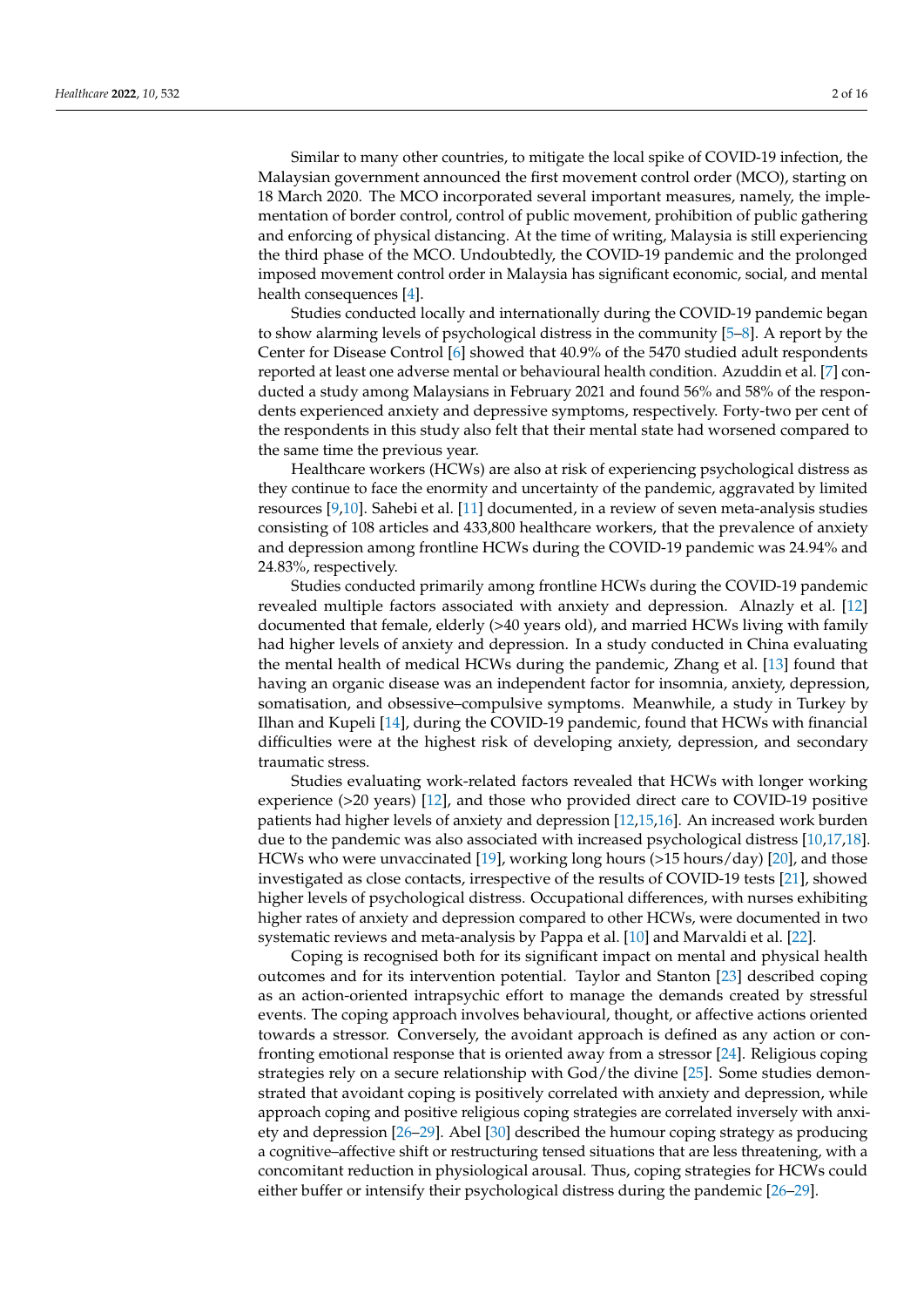The increasing demand for mental health services due to the COVID-19 pandemic comes at a time following a steep increase in mental health difficulties in the Malaysian population over the last few decades. The prevalence of poor mental health among Malaysian adults has steadily increased from 10.7% in 1996 to 11.2% in 2006 and 29.2% in 2015 [\[31\]](#page-14-8). Despite the enormous psychological burden in the community, Malaysia's mental health workforce is limited. In 2018, there are only 410 registered psychiatrists in Malaysia, resulting in a psychiatrist-to-population ratio of 1.27 per 100,000 people [\[32\]](#page-14-9). The ratio is a far cry from the WHO recommendation of one psychiatrist for every 10,000 people [\[33\]](#page-14-10). Correspondingly, Suarn et al. [\[34\]](#page-14-11) reported that psychiatric nurses' and psychologists' ratios were also low: 3.31 and 0.29 per 100,000 people.

Psychiatric HCWs play a central role in meeting the increasing demand for mental health services. In most settings in Malaysia, psychiatric HCWs are primarily responsible for providing psychological interventions to other HCWs and the population at large [\[32\]](#page-14-9). Considering the psychological impact of the pandemic and the increasing demand for mental health services, psychiatric HCWs may also be predisposed to mental health problems themselves. However, little is known about the mental health of psychiatric HCWs. This is likely due to the assumption that psychiatric HCWs are mentally robust; they should be adequately equipped with the skills and knowledge to handle the psychological effects of the pandemic [\[32\]](#page-14-9). This assumption may not be correct. A high level of undetected anxiety and depression among psychiatric HCWs would significantly impact their ability to provide care for the increasing number of patients facing psychological distress because of the pandemic.

To our knowledge, there are no studies to date assessing the psychological impact of the COVID-19 pandemic among the psychiatric HCWs in Malaysia. The study aimed to evaluate the prevalence of anxiety and depression among psychiatric HCWs. The study also aimed to determine the socio-demographic, socio-economic, and work-related factors, as well as coping strategies associated with anxiety and depression among psychiatric HCWs. The findings of the study may assist in identifying the at-risk psychiatric HCWs who will benefit most from the psychosocial interventions and help improve mental health service planning in general.

## **2. Materials and Methods**

The cross-sectional study was conducted between 1 May 2021 and 31 August 2021. The study participants were psychiatric HCWs working at the Department of Psychological Medicine, University Malaya Medical Centre (UMMC). UMMC is a teaching hospital located in Kuala Lumpur, the epicentre of the COVID-19 pandemic in Malaysia. Since the pandemic started, the Malaysian Government designated UMMC as a hybrid hospital to manage COVID-19 cases in Malaysia. UMMC has 1600 beds, covering a comprehensive range of medical specialities.

The study utilised a universal sampling method. All psychiatric HCWs  $(n = 196)$ working at the Department of Psychological Medicine UMMC were invited to participate in the survey via instant text messages in the department WhatsApp groups during the study period. Given the pandemic, and to minimise the risk of transmission, the researchers never met the participants personally, and the study was hosted online using Google Forms. Participants who voluntarily consented to participate in the study, met the inclusion criteria, and did not meet the exclusion criteria listed online were directed to the self-administered standardised questionnaires with instructions hosted on Google Forms.

Individuals who completed the online survey  $(n = 177)$  were screened once again by the researchers based on inclusion and exclusion criteria. Four individuals were excluded as they had worked for less than two months in the Department of Psychological Medicine UMMC before participating in the study. We set a minimum of two months working duration at the department to give adequate time for the psychiatric HCWs to assimilate and be adequately adapted to the work-related factors in the department.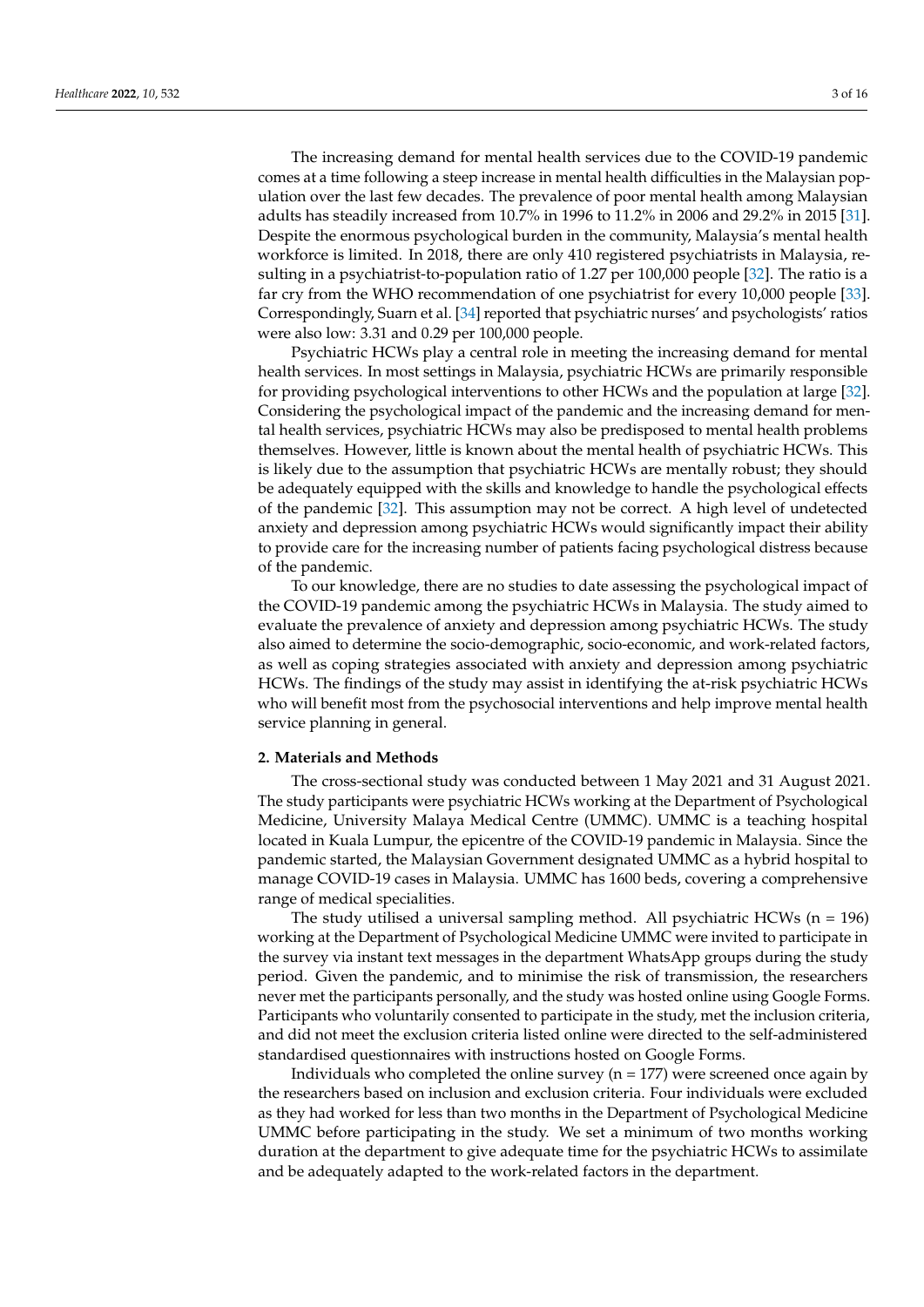Therefore, 173 psychiatric HCWs who met the inclusion criteria and did not fulfil the exclusion criteria were included in the analysis of this study. Figure [1](#page-3-0) displays the flow chart describing the methodology of the study.

<span id="page-3-0"></span>

**Figure 1.** Flow chart describing the methodology of the study.

# *2.1. Inclusion Criteria*

- Psychiatric HCWs who were working at the Department of Psychological Medicine UMMC during the study period from 1 May 2021 till 31 August 2021;
- Available to be contacted via instant text message;
- Able to understand English or Malay language;
- Able to give consent.

# *2.2. Exclusion Criteria*

- Under the age of 18 years old;
- Psychiatric HCWs who had worked for less than two months at the Department of Psychological Medicine UMMC before participating in the study;
- Medical and nursing students who were completing a placement at the Department of Psychological Medicine UMMC during the COVID-19 pandemic;
- Declined to participate in the study.

# *2.3. Measurement Tools*

The potential covariates for the study were selected based on significant findings from the literature evaluating anxiety and depression among frontline HCWs [\[10](#page-13-9)[,12–](#page-13-11)[22,](#page-14-1)[26](#page-14-5)[–30\]](#page-14-7). A questionnaire was designed for the study to collect the participants' socio-demographic, socio-economic, and work-related data. Participants coping strategies were assessed using the Brief-COPE Scale. The outcome variables of depression and anxiety were measured using the Hospital Anxiety and Depression Scale (HADS). Participants could answer the questionnaire either in English or Malay, the Malaysian national language.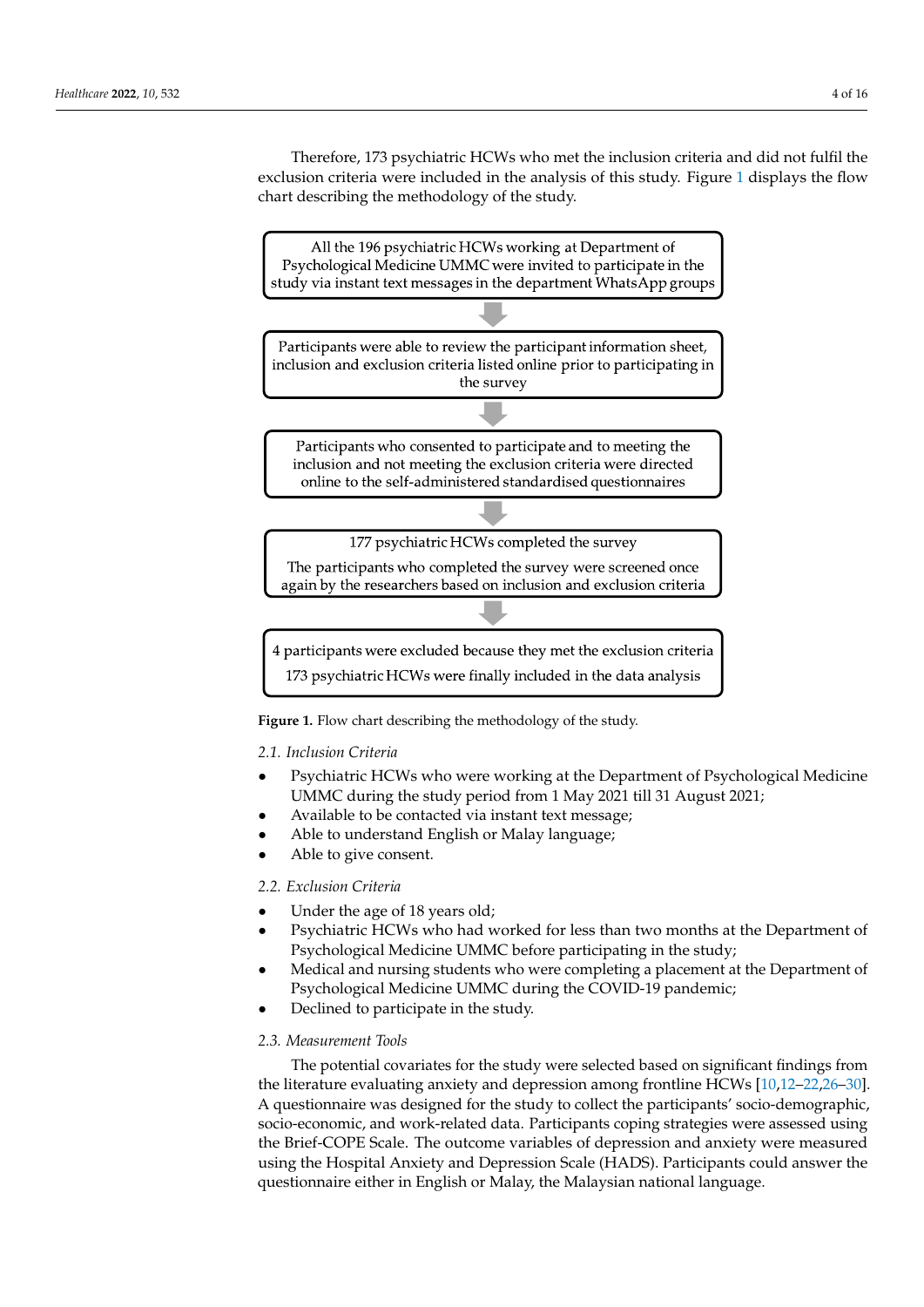### 2.3.1. Hospital Anxiety and Depressive Scale (HADS) English and Malay Version

The HADS is a self-reported questionnaire designed to screen for anxiety and depression among the respondents [\[35\]](#page-14-12). The scale consists of 14 items in a mixed arrangement. Seven items address anxiety symptoms (HADS-A), and the other seven are related to depressive symptoms (HADS-D). Each item has a score of 0 to 3. The anxiety and depressive domain scores can range from 0 to 21. The conventional cut-off score of the scale is 11. To avoid missing out a significant fraction of the Malaysian population with anxiety and depressive symptoms, a lower cut-off score of 8 was used in this study, as it was shown to have a sensitivity of 93.2% and specificity of 90.8% based on a locally conducted study by Yahya and Othman [\[36\]](#page-14-13). Respondents who scored eight and above were further categorised into mild anxiety or depression (score 8–10), moderate anxiety or depression (score 11–14), and severe anxiety or depression (score 15 and more) [\[36\]](#page-14-13). The translated Malay version of this scale has a Cronbach's alpha of 0.87 [\[37\]](#page-14-14).

## 2.3.2. Brief-COPE English and Malay Version

The Brief-COPE Scale is a 28-item self-rated questionnaire to assess coping strategies among respondents when faced with stressful situations [\[38\]](#page-14-15). It has 28 items rated by a four-point Likert scale. These 28 items are further categorised into 14 item subscales, with two items per subscale representing different coping strategies. The minimum and maximum Brief-COPE total scores for each item subscale are 2 and 8, respectively. The total score for each subscale was used for further analysis. These 14-item subscales can be further analysed based on different factor models [\[39\]](#page-14-16). For the analysis, the study used the 4-factor model, which is supported by a fundamental coping theory by Carver [\[38\]](#page-14-15). The 4-factor model categories are approach coping, avoidant coping, religion, and humour [\[38,](#page-14-15)[40\]](#page-14-17). The approach coping category encompasses the subscale items of acceptance, planning, positive reframing, active coping, information support, and emotional support. In contrast, the avoidant coping category contains the subscale items of self-distraction, venting, denial, behavioural disengagement, self-blame, and substance use. The humour and religion subscale items are stand-alone categories and are analysed independently. The Brief-COPE has an internal consistency (Cronbach alpha) of 0.70 overall and 0.44–0.89 for the 14 subdomains. Both the English and Malay versions were validated in Malaysia. The translated Malay version of this scale has a Cronbach alpha of 0.83 [\[26\]](#page-14-5).

#### *2.4. Statistical Analyses*

Statistical Package for Social Sciences (SPSS) version 27 was used for data analysis. A descriptive statistic was carried out to summarise the independent and dependent variables. Normality testing was conducted through a combination of both statistical (continuous variables, with values of skewness and kurtosis less than 2.00 considered to be normally distributed) and graphical modalities (boxplots). The bivariate analysis examined the association between the covariates (socio-demographic, socio-economic, work-related factors, coping strategies) and the dependent variable (anxiety and depression). All covariates with a *p*-value of less than 0.25 from the bivariate analysis were subjected to multivariable logistic regression analysis, using the forward-stepwise regression method. Variables with a *p*-value < 0.05 are considered to be significantly associated with anxiety and depression.

#### *2.5. Ethical Considerations*

All participants participated in the study voluntarily and had the opportunity to review the participant information sheet online before participating. No identifiable details such as name, email, and contact number were collected from the participants to ensure anonymity. The respondents who believed they were psychologically distressed were encouraged to contact the principal investigator or visit the nearest health care facility for further evaluation and treatment. This study was approved by the Medical Research Ethics Committee of UMMC (MREC 202123-9795).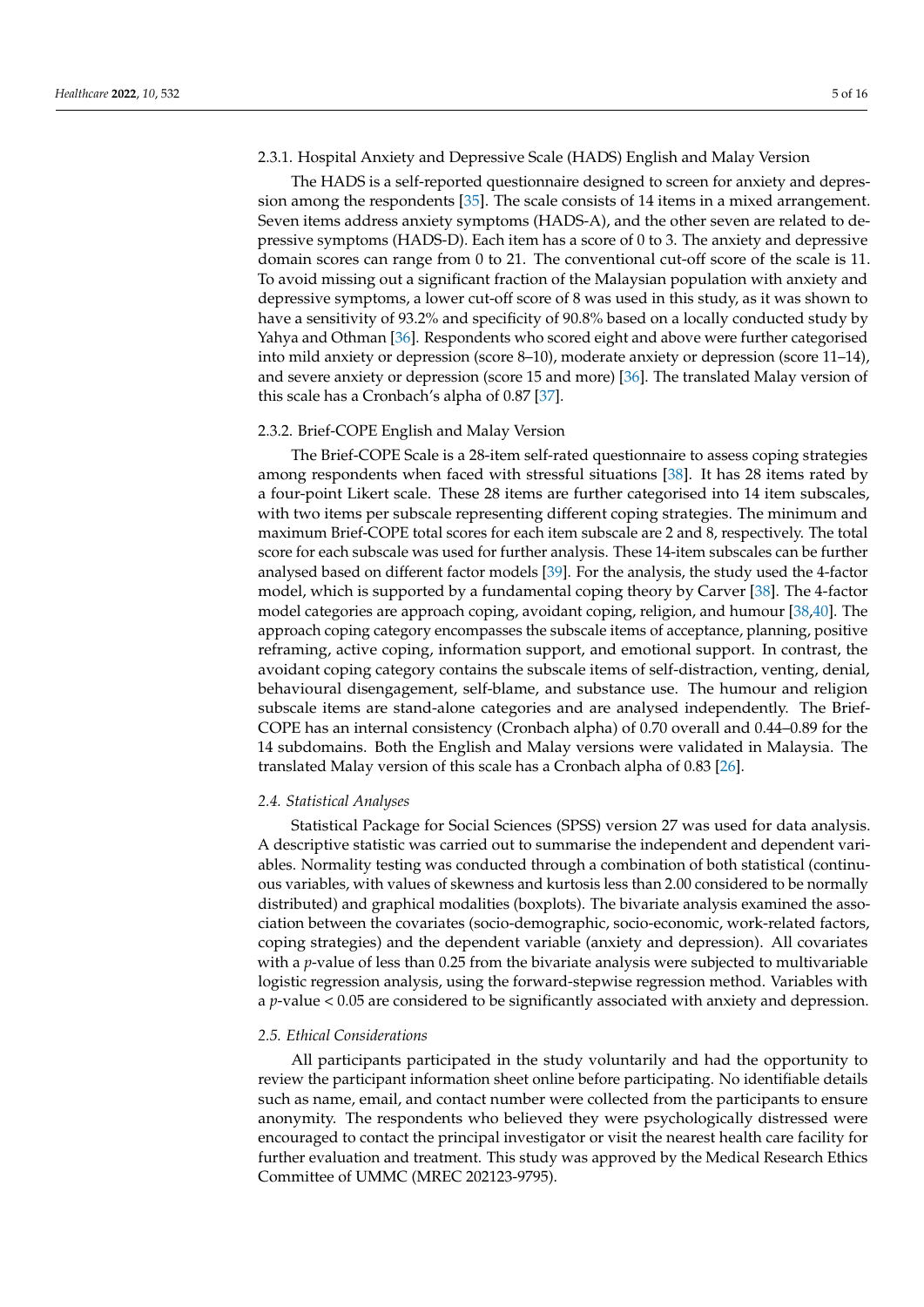A total of 173 out of the 196 psychiatric HCWs working at the Department of Psychological Medicine UMMC were included in the data analysis. A combination of statistical and graphical normality tests showed continuous data for age, duration of service, duration of service in the psychiatric department, total HADS-A score, and total HADS-D score, and approach, avoidant and humour coping scores were normally distributed. In contrast, continuous data for religious coping score violated the normal distribution.

Table [1](#page-5-0) displays the socio-demographic, socio-economic, work-related factors, and coping strategies profiles of the respondents. The mean age of the respondents was 36.5 years old (SD = 8.1). The majority of the respondents were of Malay ethnicity (72.8%), female (68.2%), married (71.1%), and lived with their family members (82.7%). A total of 17.3% of respondents reported that their household income was negatively affected by the pandemic.

<span id="page-5-0"></span>**Table 1.** Socio-demographic, socio-economic, work-related factors, and coping strategies profiles among psychiatric healthcare workers at University Malaya Medical Centre (n = 173).

| Variables                                                | n (%)                    |
|----------------------------------------------------------|--------------------------|
| Age (years) <sup>a</sup>                                 | 36.46 (8.05)             |
| Duration of service (months) a                           | 147.53 (90.36)           |
| Duration of service in psychiatric department (months) a | 103.57 (86.55)           |
| Ethnicity                                                |                          |
| Malay<br>Non-Malay                                       | 126 (72.8)<br>47 (27.2)  |
| Gender                                                   |                          |
| Female                                                   | 118 (68.2)               |
| Male                                                     | 55 (31.8)                |
| <b>Education attainment</b>                              |                          |
| Degree and higher<br>Diploma and lower                   | 87 (50.3%)<br>86 (49.7%) |
|                                                          |                          |
| <b>Medical comorbidity</b><br>No                         | 148 (85.5)               |
| Yes                                                      | 25(14.5)                 |
| Psychiatric history                                      |                          |
| No                                                       | 126 (72.8)               |
| Yes                                                      | 47 (27.2)                |
| <b>Marital status</b>                                    |                          |
| Single<br>Married                                        | 44 (25.4)<br>123 (71.1)  |
| Divorce                                                  | 6 (3.5                   |
| Number of children                                       |                          |
| At least one child                                       | 108(62.4)                |
| No children                                              | 65 (37.6)                |
| Living arrangements                                      |                          |
| Alone                                                    | 13(7.5)                  |
| Family<br>Friend(s)                                      | 143 (82.7)<br>17(9.8)    |
| Living with elderly                                      |                          |
| No                                                       | 131 (75.7)               |
| Yes                                                      | 42 (24.3)                |
| Family member tested positive for COVID-19               |                          |
| No                                                       | 138 (79.8)               |
| Yes                                                      | 35(20.2)                 |
| Household income                                         |                          |
| $(n = 171)$<br>Less than RM 4850 (B40 income tier)       | 43(25.1)                 |
| RM 4850–RM 10,959 (M40 income tier)                      | 98 (57.3)                |
| More than RM 10,959 (T20 income tier)                    | 30(17.5)                 |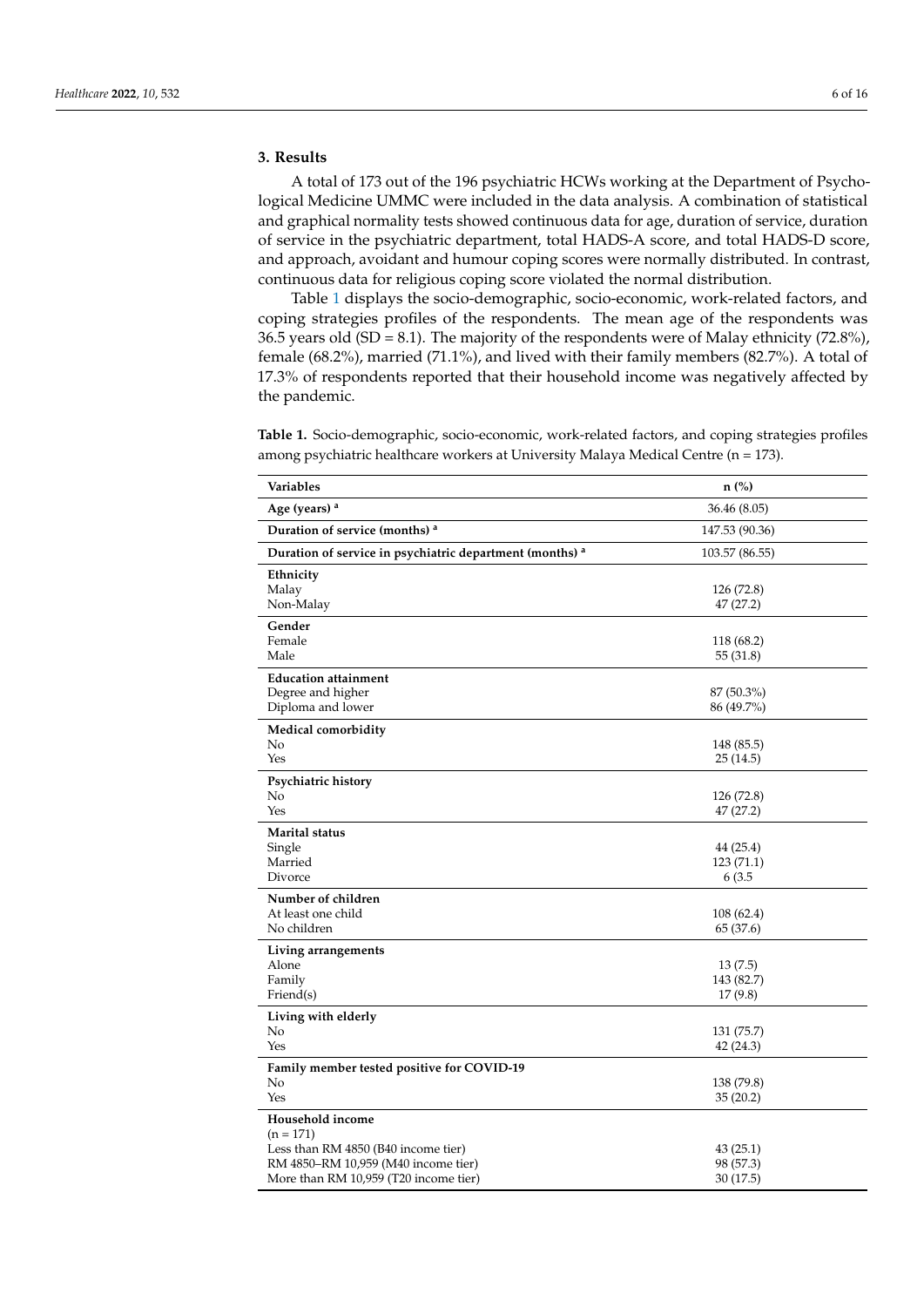**Table 1.** *Cont.*

| Variables       |                                                | $n$ (%)                |
|-----------------|------------------------------------------------|------------------------|
|                 | Financial hardship during COVID-19             |                        |
| No              | Yes, getting worse                             | 126 (72.8)<br>47(27.2) |
|                 | Adequate social support                        |                        |
| No              |                                                | 5(2.9)                 |
| Yes             |                                                | 168 (97.1)             |
|                 | Occupation                                     |                        |
| Doctor<br>Nurse |                                                | 71 (41.0)<br>62(35.8)  |
|                 | Allied Health Professional                     | 31 (17.9)              |
|                 | Administrative Staff                           | 9(5.2)                 |
|                 | Work in shift rotation                         |                        |
| No<br>Yes       |                                                | 106(61.3)              |
|                 |                                                | 67 (38.7)              |
|                 | Working hours per week<br>45 h or less         | 123(71.1)              |
|                 | 46 h or more                                   | 50 (28.9)              |
|                 | Providing direct care to COVID-19 patients     |                        |
| No              |                                                | 132 (76.3)             |
| Yes             |                                                | 41 (23.7)              |
|                 | Adequate support at workplace                  |                        |
| No<br>Yes       |                                                | 16(9.2)<br>157 (90.8)  |
|                 | Increased work burden due to COVID-19 pandemic |                        |
| No              |                                                | 65 (37.6)              |
| Yes             |                                                | 108 (62.4)             |
|                 | Investigated as close contact for COVID-19     |                        |
| No              |                                                | 117 (67.6)             |
| Yes             |                                                | 56 (32.4)              |
| No              | Tested for COVID-19                            | 106(61.3)              |
| Yes             |                                                | 67 (38.7)              |
|                 | Tested positive with COVID-19                  |                        |
| No              |                                                | 169 (97.7)             |
| Yes             |                                                | 4(2.3)                 |
|                 | Perceived at risk group for COVID-19           |                        |
| No              |                                                | 31 (17.9)              |
| Yes             |                                                | 142 (82.1)             |
|                 | Received COVID-19 vaccination                  | 20(11.6)               |
| ΝO<br>Yes       |                                                | 153 (88.4)             |
|                 | Approach <sup>a</sup>                          | 33.63 (9.03)           |
|                 | Avoidant $^{\rm a}$                            | 21.44 (5.48)           |
| Coping          | Religion $^{\rm b}$                            | 7(3)                   |
|                 | Humour <sup>a</sup>                            | 4.57(1.70)             |

<sup>a</sup>: Mean (standard deviation, SD). <sup>b</sup>: Median (interquartile range, IQR).

Forty-one per cent of the respondents were doctors, 36% were nurses, 18% were allied health professionals, and 5% were administrative staff. The allied health professionals were psychologists, counsellors, occupational therapists, physiotherapists, assistant medical officers, and healthcare assistants based at the Department of Psychological Medicine. More than half of the respondents reported an increased work burden during the pandemic (62.4%). More than 90% of the psychiatric HCWs reported having good social support (97.1%) and felt supported at their workplace (90.8%). Only around one-fourth (23.7%) of the respondents provided direct care to COVID-19 patients. More than four-fifths (88.4%)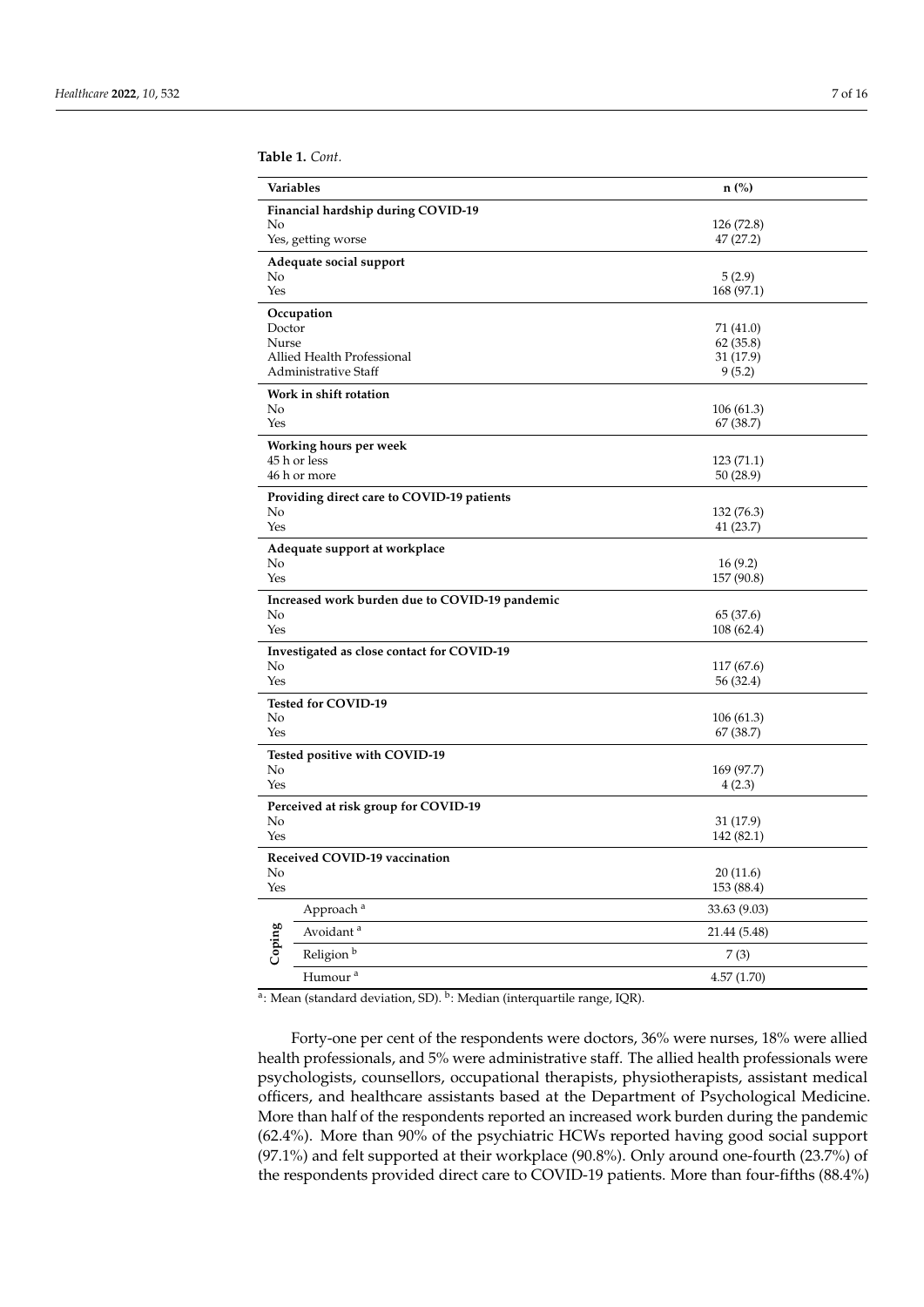of the respondents had received their COVID-19 vaccination at the time of completion of the questionnaire.

Twenty-two per cent  $(n = 38)$  of the respondents exhibited anxiety symptoms, while 16.7% (n = 29) of them reported depressive symptoms (Table [2\)](#page-7-0). Eleven per cent (n = 19) of the respondents had both anxiety and depressive symptoms. Conversely, 72.3% (n = 125) of the psychiatric HCWs had neither anxiety nor depression.

<span id="page-7-0"></span>**Table 2.** Prevalence of anxiety and depression symptoms among psychiatric healthcare workers at University Malaya Medical Centre (n = 173).

| Scale                              | Prevalence (n) | Lower 95% CI | Higher 95% CI |
|------------------------------------|----------------|--------------|---------------|
| <b>HADS-Anxiety</b>                |                |              |               |
| Minimal/ $No (< 8)$                | 78.0% (135)    | 71.3%        | 83.6%         |
| Mild $(8-10)$                      | $16.8\%$ (29)  | 11.9%        | 23.0%         |
| Moderate (11–14)                   | $4.0\%$ (7)    | $2.0\%$      | 8.1%          |
| Severe (15-21)                     | $1.2\%$ (2)    | 0.3%         | 4.1%          |
| <b>HADS-Depression</b>             |                |              |               |
| Minimal/ $No$ (<8)                 | 83.2% (144)    | 77.0%        | 88.1%         |
| Mild $(8-10)$                      | $12.7\%$ (22)  | 8.6%         | 18.5%         |
| Moderate (11-14)                   | $4.0\%$ (7)    | $2.0\%$      | 8.1%          |
| Severe (15-21)                     | $0.0\%$ (0)    |              |               |
| <b>HADS-Anxiety and Depression</b> |                |              |               |
| Neither anxiety nor depression     | 72.3% (125)    | 65.2%        | 78.4%         |
| Either anxiety or depression       | $16.8\%$ (29)  | 11.9%        | 23.0%         |
| Both anxiety and depression        | $11.0\%$ (19)  | 7.1%         | 16.5%         |

CI: Confidence interval.

Anxiety and depression were moderately and positively correlated with one another, with a correlation coefficient (r) value of  $0.693$  ( $p < 0.001$ ). Anxiety was found to have a weak positive correlation with the avoidant coping domain (r = 0.394, *p* < 0.01) and a weak negative correlation with the religion coping domain ( $r = -0.177$ ,  $p < 0.05$ ). Depression only showed a significant positive correlation with the avoidant coping domain ( $r = 0.355$ ,  $p < 0.01$ ).

Table [3](#page-7-1) illustrates the bivariate analysis between continuous and categorical variables associated with anxiety and depression. Female respondents, younger age, unmarried, staying alone, shorter duration of service, shorter duration of service in the psychiatric department, working longer hours, using a greater degree of avoidance coping, and a lesser degree of religious coping were significantly associated with more anxiety symptoms (*p*-value < 0.05). A shorter duration of service in the psychiatric department, staying alone, financial hardship, working longer hours, perceived as not being supported in the workplace, and a greater degree of avoidant coping were significantly associated with more depressive symptoms (*p*-value < 0.05).

<span id="page-7-1"></span>**Table 3.** Bivariate analysis for socio-demographic, socio-economic, work-related factors, and coping strategies associated with anxiety and depression among psychiatric healthcare workers at University Malaya Medical Centre (n = 173).

|                                                                  | <b>Bivariate Analysis</b>       |                                 |             |                                 |                                 |             |
|------------------------------------------------------------------|---------------------------------|---------------------------------|-------------|---------------------------------|---------------------------------|-------------|
| <b>Variables</b>                                                 | Anxiety                         |                                 |             | Depression                      |                                 |             |
|                                                                  | $HADS-A (Score > 8)$<br>$n$ (%) | $HADS-A (Score < 8)$<br>$n$ (%) | $p$ -Value  | $HADS-D (Score > 8)$<br>$n$ (%) | $HADS-D (Score < 8)$<br>$n$ (%) | $p$ -Value  |
| Age (years) <sup>a</sup>                                         | 34.3(7.1)                       | 37.0(8.2)                       | $0.047*$    | 34.3(6.2)                       | 36.9(8.3)                       | $0.057*$    |
| Duration of service<br>(months) $a$                              | 120.6(86.1)                     | 155.1 (90.4)                    | $0.037*$    | 119.1 (74.8)                    | 153.3 (92.3)                    | $0.063*$    |
| Duration of service in<br>psychiatric department<br>(months) $a$ | 64.4(69.0)                      | 114.6 (88.0)                    | $< 0.001$ * | 60.8(59.1)                      | 112.2 (88.8)                    | $< 0.001$ * |
| Ethnicity <sup>c</sup><br>Malay<br>Non-Malay                     | 30(78.9)<br>8(21.1)             | 96(71.1)<br>39(28.9)            | 0.337       | 24 (82.8)<br>5(17.2)            | 102(70.8)<br>42 (29.2)          | $0.188*$    |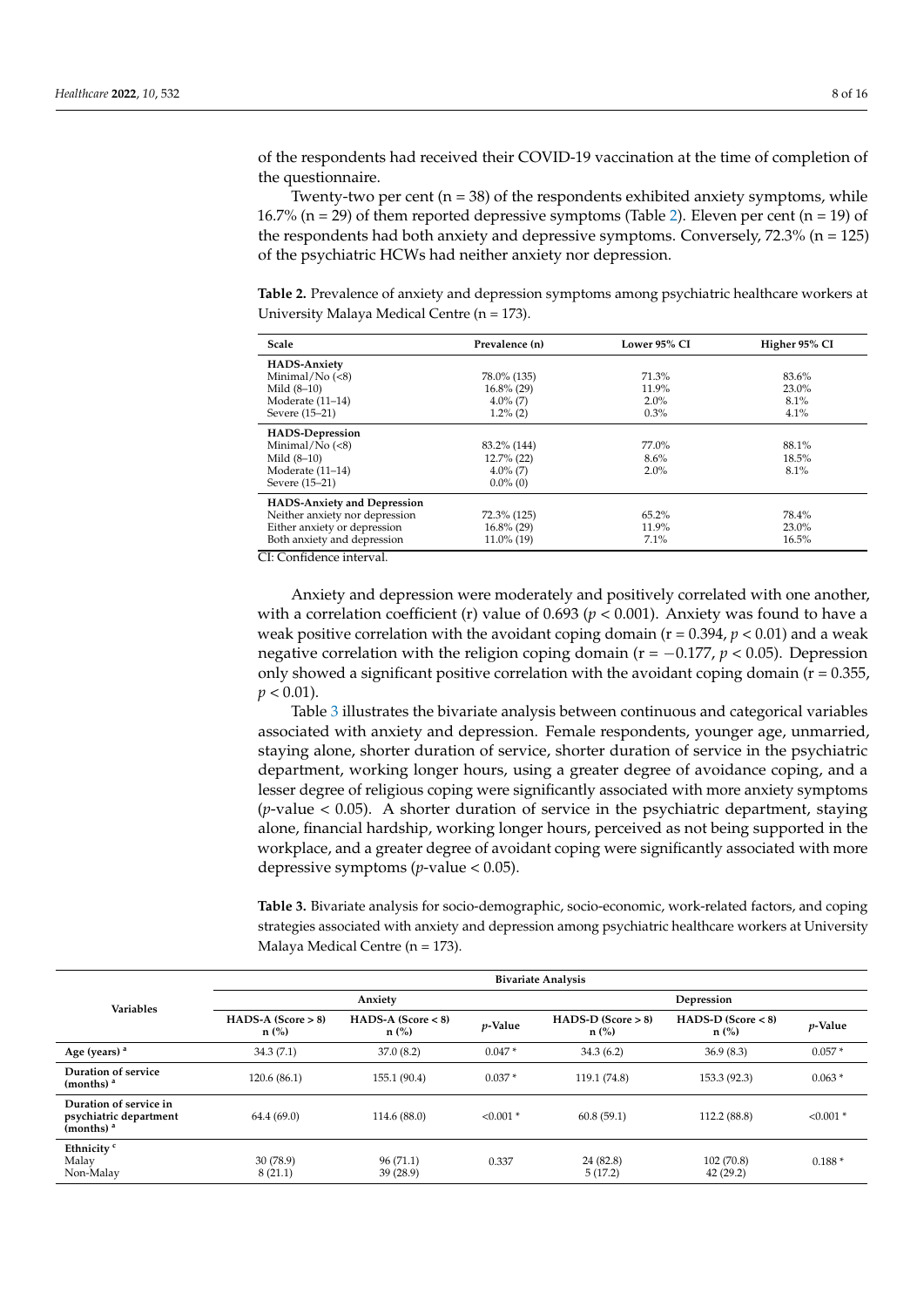|                                                                                                   | <b>Bivariate Analysis</b>                 |                                               |            |                                           |                                              |             |
|---------------------------------------------------------------------------------------------------|-------------------------------------------|-----------------------------------------------|------------|-------------------------------------------|----------------------------------------------|-------------|
|                                                                                                   |                                           | Anxiety                                       |            |                                           | Depression                                   |             |
| Variables                                                                                         | $HADS-A (Score > 8)$<br>$n$ (%)           | $HADS-A (Score < 8)$<br>$n$ (%)               | $p$ -Value | $HADS-D (Score > 8)$<br>$n$ (%)           | $HADS-D$ (Score $< 8$ )<br>$n$ (%)           | p-Value     |
| Gender <sup>c</sup><br>Female<br>Male                                                             | 20(52.6)<br>18 (47.4)                     | 98 (72.6)<br>37 (27.4)                        | $0.020*$   | 19(65.5)<br>10(34.5)                      | 99 (68.8)<br>45 (31.3)                       | 0.733       |
| Education attainment c<br>Degree and higher<br>Diploma and lower                                  | 23(60.5)<br>15(39.5)                      | 64 (47.4)<br>71 (52.6)                        | $0.153*$   | 13(44.8)<br>16(55.2)                      | 74 (51.4)<br>70 (48.6)                       | 0.519       |
| Medical comorbidity <sup>c</sup><br>No<br>Yes                                                     | 35 (92.1)<br>3(7.9)                       | 113 (83.7)<br>22(16.3)                        | $0.193*$   | 27(93.1)<br>2(6.9)                        | 121 (84.0)<br>23(16.0)                       | 0.259       |
| Psychiatric history <sup>d</sup><br>No<br>Yes                                                     | 36 (94.7)<br>2(5.3)                       | 134 (99.3)<br>1(0.7)                          | $0.122*$   | 28 (96.6)<br>1(3.4)                       | 142 (98.6)<br>2(1.4)                         | 0.425       |
| Marital status c<br>Single (Ref)<br>Married<br>Divorce                                            | 16(42.1)<br>19 (50.0)<br>3(7.9)           | 28 (20.7)<br>104 (77.0)<br>3(2.2)             | $0.004*$   | 7(24.1)<br>21(72.4)<br>1(3.4)             | 37(25.7)<br>102 (70.8)<br>5(3.5)             | 1.000       |
| Number of children <sup>c</sup><br>At least one child<br>No children                              | 19 (50.0)<br>19(50.0)                     | 89 (65.9)<br>46 (34.1)                        | $0.073*$   | 19(65.5)<br>10(34.5)                      | 89 (61.8)<br>55 (38.2)                       | 0.707       |
| Living arrangements <sup>c</sup><br>Alone<br>Family<br>Friend(s)                                  | 6(15.8)<br>26 (68.4)<br>6(15.8)           | 7(5.2)<br>117(86.7)<br>11(8.1)                | $0.023*$   | 5(17.2)<br>24 (82.8)<br>0(0)              | 8(5.6)<br>119 (82.6)<br>17(11.8)             | $0.023*$    |
| Living with elderly c<br>No<br>Yes                                                                | 30 (78.9)<br>8(21.1)                      | 101 (74.8)<br>34 (25.2)                       | 0.600      | 21(72.4)<br>8(27.6)                       | 110 (76.4)<br>34 (23.6)                      | 0.649       |
| Family member tested<br>positive for COVID-19 c<br>No<br>Yes                                      | 29 (76.3)<br>9(23.7)                      | 109 (80.7)<br>26 (19.3)                       | 0.549      | 24 (82.8)<br>5(17.2)                      | 114 (79.2)<br>30(20.8)                       | 0.660       |
| Household income $c(n =$<br>171)<br>Less than RM 4850<br>RM 4850-RM 10,959<br>More than RM 10,959 | 12(31.6)<br>23 (60.5)<br>3(7.9)           | 31(23.3)<br>75 (56.4)<br>27(20.3)             | $0.175*$   | 8(27.6)<br>21(72.4)<br>0(0.0)             | 35(24.6)<br>77 (54.2)<br>30(21.1)            | $< 0.022$ * |
| Financial hardship <sup>c</sup><br>No<br>Yes, getting worst                                       | 34 (89.5)<br>4(10.5)                      | 109(80.7)<br>26 (19.3)                        | $0.209*$   | 21(72.4)<br>8(27.6)                       | 122 (84.7)<br>22(15.3)                       | $0.110*$    |
| Adequate social support <sup>d</sup><br>No<br>Yes                                                 | 2(5.3)<br>36 (94.7)                       | 3(2.2)<br>132 (97.8)                          | 0.303      | 0(0.0)<br>29 (100.0)                      | 5(3.5)<br>139 (96.5)                         | 0.591       |
| Occupation <sup>c</sup><br>Doctor<br>Nurse<br>Allied Health Professional<br>Administrative Staff  | 22 (57.9)<br>8(21.1)<br>5(13.2)<br>3(7.9) | 49 (36.3)<br>54 (40.0)<br>26 (19.3)<br>6(4.4) | $0.052*$   | 13 (44.8)<br>9(31.0)<br>5(17.2)<br>2(6.9) | 58 (40.3)<br>53 (36.8)<br>26(18.1)<br>7(4.9) | 0.919       |
| Work in shift rotation c<br>No<br>Yes                                                             | 26 (68.4)<br>12(31.6)                     | 80 (59.3)<br>55 (40.7)                        | 0.306      | 16(55.2)<br>13(44.8)                      | 90(62.5)<br>54 (37.5)                        | 0.460       |
| Working hours per week <sup>c</sup><br>45 h or less<br>46 h or more                               | 22 (57.9)<br>16(42.1)                     | 101 (74.8)<br>34(25.2)                        | $0.042*$   | 16(55.2)<br>13 (44.8)                     | 107 (74.3)<br>37(25.7)                       | $0.038*$    |
| Providing direct care to<br>COVID-19 patients c<br>No<br>Yes                                      | 29 (76.3)<br>9(23.7)                      | 103(76.3)<br>32 (23.7)                        | 0.998      | 21(72.4)<br>8(27.6)                       | 111(77.1)<br>33 (22.9)                       | 0.590       |
| Adequate support at<br>workplace <sup>d</sup><br>No<br>Yes                                        | 7(18.4)<br>31 (81.6)                      | 9(6.7)<br>126 (93.3)                          | 0.303      | 6(20.7)<br>23 (79.3)                      | 10(6.9)<br>134 (93.1)                        | $0.031*$    |
| Increased work burden due<br>to COVID-19 pandemic <sup>c</sup><br>No<br>Yes                       | 11 (28.9)<br>27 (71.1)                    | 54 (40.0)<br>81 (60.0)                        | $0.214*$   | 8(27.6)<br>21 (72.4)                      | 57 (39.6)<br>87 (60.4)                       | $0.224*$    |

# **Table 3.** *Cont.*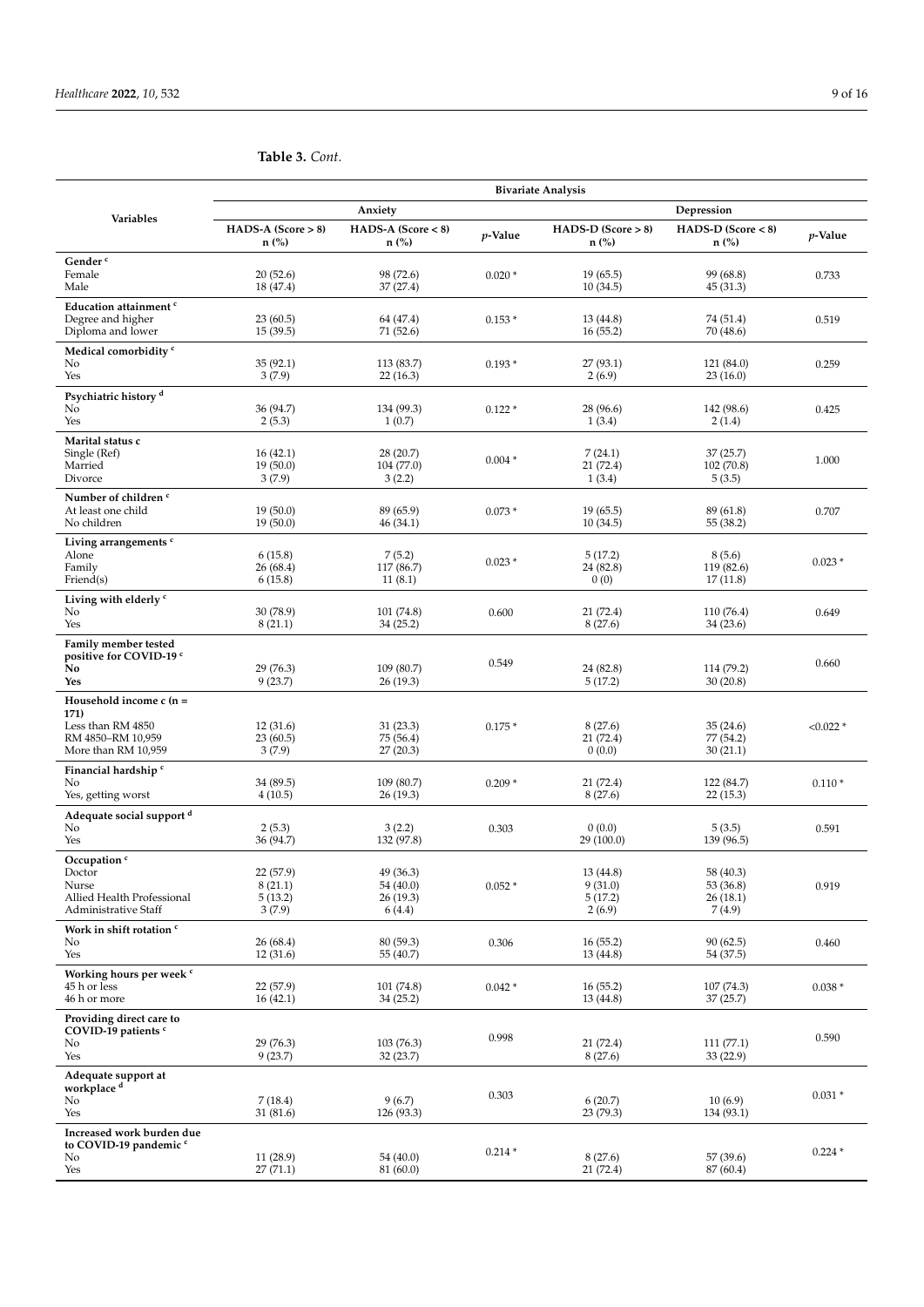|                                                    |                               | <b>Bivariate Analysis</b>       |                                 |             |                                 |                                 |             |
|----------------------------------------------------|-------------------------------|---------------------------------|---------------------------------|-------------|---------------------------------|---------------------------------|-------------|
| Variables                                          |                               | Anxiety                         |                                 |             | Depression                      |                                 |             |
|                                                    |                               | $HADS-A (Score > 8)$<br>$n$ (%) | $HADS-A (Score < 8)$<br>$n$ (%) | $p$ -Value  | $HADS-D (Score > 8)$<br>$n$ (%) | $HADS-D (Score < 8)$<br>$n$ (%) | $p$ -Value  |
| for COVID-19 <sup>c</sup><br>N <sub>o</sub><br>Yes | Investigated as close contact | 22(57.9)<br>16(42.1)            | 95 (70.4)<br>40(29.6)           | $0.147*$    | 16(55.2)<br>13(44.8)            | 101(70.1)<br>43 (29.9)          | $0.116*$    |
| N <sub>o</sub><br>Yes                              | <b>Tested for COVID-19</b>    | 22(57.9)<br>16(42.1)            | 84 (62.2)<br>51 (37.8)          | 0.629       | 18(62.1)<br>11 (37.9)           | 88 (61.1)<br>56 (38.9)          | 0.923       |
| COVID-19 $d$<br>N <sub>o</sub><br>Yes              | Tested positive with          | 36 (94.7)<br>2(5.3)             | 133 (98.5)<br>2(1.5)            | $0.210*$    | 28 (96.6)<br>1(3.4)             | 141 (97.9)<br>3(2.1)            | 0.523       |
| COVID <sup>c</sup><br>No<br>Yes                    | Perceived at risk group for   | 8(21.1)<br>30 (78.9)            | 23(17.0)<br>112(83.0)           | 0.569       | 5(17.2)<br>24 (82.8)            | 26(18.1)<br>118 (82.0)          | 0.917       |
| vaccination <sup>d</sup><br>N <sub>o</sub><br>Yes  | <b>Received COVID-19</b>      | 6(15.8)<br>32 (84.2)            | 14(10.4)<br>121 (89.6)          | 0.391       | 6(20.7)<br>23(79.3)             | 14(9.7)<br>130 (90.3)           | $0.111*$    |
| Coping                                             | Approach <sup>a</sup>         | 34.1(6.8)                       | 33.5(9.6)                       | 0.661       | 33.3 (7.9)                      | 33.7 (9.3)                      | 0.818       |
|                                                    | Avoidant <sup>a</sup>         | 24.8(5.2)                       | 20.5(5.2)                       | $< 0.001$ * | 25.0(5.7)                       | 20.7(5.1)                       | $< 0.001$ * |
|                                                    | Religion <sup>b</sup>         | 6(3.0)                          | 7(2.0)                          | $0.002*$    | 6(3.0)                          | 7(3.0)                          | 0.812       |
|                                                    | Humour <sup>a</sup>           | 4.5(1.5)                        | 4.6(1.7)                        | 0.767       | 4.4(1.6)                        | 4.6(1.7)                        | 0.583       |

**Table 3.** *Cont.*

<sup>a</sup>: Mean (SD), independent *t-*test. <sup>b</sup>: Median (IQR) Mann–Whitney U test. <sup>c</sup>: Pearson chi-square test. <sup>d</sup>: Fisher's exact test.  $* p < 0.25$  (selected for multivariate analysis).

Table [4](#page-9-0) shows the three significant predictors for anxiety and four significant predictors among the respondents in this study using multivariable logistic regression analysis, forward stepwise regression method. This model predicted 35% (Nagelkerke  $r^2 = 0.352$ ) and 30% (Nagelkerke  $r^2$  = 0.297) of the respondents as having anxiety and depressive symptoms, respectively.

<span id="page-9-0"></span>**Table 4.** Multiple logistic regression analysis of factors associated with anxiety and depression among psychiatric healthcare workers at University Malaya Medical Centre (n = 173).

|                                                           | Anxiety                  |              | Depression               |                          |  |
|-----------------------------------------------------------|--------------------------|--------------|--------------------------|--------------------------|--|
| <b>Variables</b>                                          | Adjusted B (95% CI)      | $p$ -Value   | Adjusted B (95% CI)      | $p$ -Value               |  |
| Marital status                                            |                          |              | $\overline{\phantom{a}}$ |                          |  |
| Married                                                   |                          | $0.014*$     |                          |                          |  |
| Divorce                                                   | 0.306(0.114, 0.826)      | $0.019*$     |                          |                          |  |
| Single (Ref)                                              | 3.030 (0.448, 20.499)    | 0.256        |                          |                          |  |
| (Coping) Religion                                         | 0.704(0.543, 0.913)      | 0.008        | $\overline{\phantom{a}}$ | $\overline{\phantom{a}}$ |  |
| (Coping) Avoidant                                         | 1.254 (1.145, 1.373)     | $< 0.001$ ** | 1.199 (1.093, 1.315)     | $< 0.001$ **             |  |
| Financial hardship                                        | $\overline{\phantom{a}}$ | ٠            |                          |                          |  |
| Yes<br>No (Ref)                                           |                          |              | 3.666 (1.193, 11.268)    | $0.023*$                 |  |
|                                                           |                          |              |                          |                          |  |
| Received COVID-19 vaccination<br>Yes<br>No (Ref)          | -                        | ٠            | 0.312(0.095, 1.03)       | 0.056                    |  |
| Duration of service in psychiatric<br>department (months) |                          | ٠            | 0.988(0.981, 0.996)      | $0.003$ **               |  |

B: Regression coefficient. CI: Confidence interval. (Ref): Reference group. \* *p* < 0.05. \*\* *p* < 0.001.

The married psychiatric HCWs had 3.3 times  $(p = 0.019)$  lower odds of having anxiety than the single respondents. The study also revealed that avoidant coping methods increase the respondent's odds of having anxiety, whereas religious coping strategies reduce the respondent's odds of having anxiety. For every increase of one unit of avoidant coping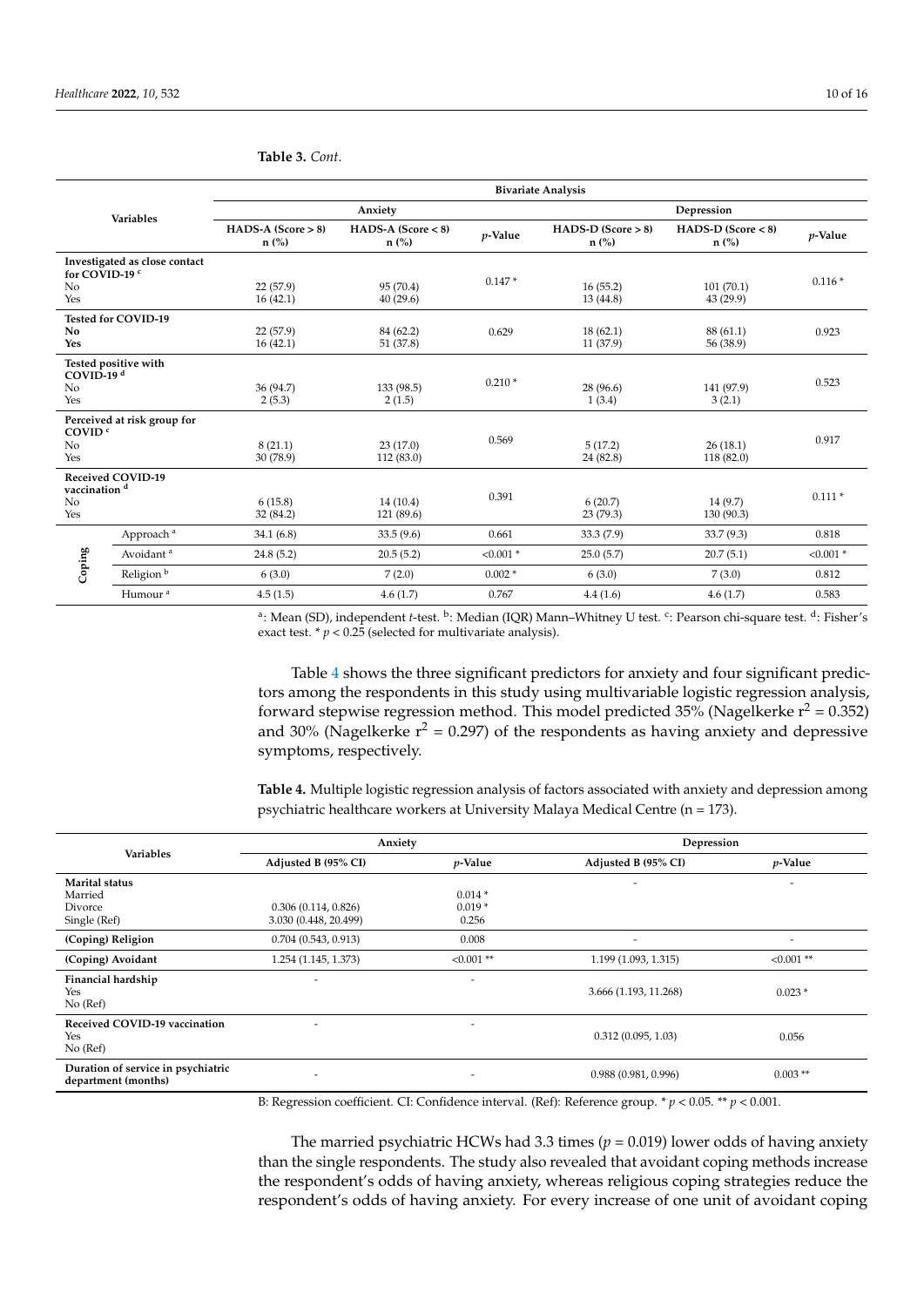score among respondents, the odds of having anxiety increased by 1.25 times ( $p < 0.001$ ), whereas for every increase of one unit of religious coping score among respondents, the odds of having anxiety decreased by 1.42 times ( $p = 0.008$ ).

The odds of depression among the respondents whose household financial situation worsened due to the pandemic were 3.7 times (*p* = 0.023) higher than those who were not financially affected during the COVID-19 pandemic. Aside from this, respondents who received the COVID-19 vaccination were 3.2 ( $p = 0.056$ ) times less likely to be depressed than the unvaccinated respondents. With every increase in one unit of an avoidant coping score, the odds of becoming depressed increased by 20% (*p*-value < 0.001), whereas with every one month of service in the psychiatric department, the odds of psychiatric HCWs being depressed reduced by 1.2% ( $p = 0.003$ ).

#### **4. Discussion**

Contrary to the common misconception that psychiatric HCWs are resilient to the the adversity of the pandemic, this study found that the prevalence of anxiety and depressive symptoms among psychiatric HCWs was 22.0% and 16.7%, respectively. Psychiatric HCWs who were unmarried reported a greater degree of anxiety symptoms. Unvaccinated psychiatric HCWs, those experiencing financial hardships and those with a shorter duration of service in the psychiatric department had a higher level of depressive symptoms. The study also revealed that avoidant coping strategies predicted a higher level of anxiety and depressive symptoms, whereas religious coping strategies predicted lower levels of anxiety symptoms.

There were no local pre-pandemic studies in Malaysia evaluating the mental health of psychiatric HCWs for comparison. Nonetheless, pre-pandemic research in Greece by Papathanasiou et al. [\[41\]](#page-14-18) showed that the level of anxiety and depression among psychiatric HCWs was 12.2% and 9.9%, respectively. The relatively higher prevalence of anxiety (22.0%) and depression (16.7%) in the present study highlights that psychiatric HCWs are not immune to the psychological effects of the pandemic.

The study's prevalence of psychological distress is comparable to a multinational umbrella review of seven meta-analyses by Sahebi et al. [\[11\]](#page-13-10). Their review found that the prevalence of anxiety and depression among HCWs during the COVID-19 pandemic was 24.9% and 24.8%, respectively [\[11\]](#page-13-10). In a locally conducted study involving 200 frontline HCWs at the exact study location as the current study (UMMC) in April and May 2020, Chow et al. [\[42\]](#page-14-19) revealed a much higher prevalence of anxiety and depression of 36.5% and 29.5%, respectively. However, this study was carried out within the first three months of the pandemic, whereas our study was conducted more than one year into the pandemic. There were likely different contributing stressors between the early and later phases of the COVID-19 pandemic. Similar changes in the prevalence of anxiety and depression over time among HCWs was also seen in other longitudinal studies during the COVID-19 pandemic [\[43,](#page-14-20)[44\]](#page-14-21).

The present study revealed that married psychiatric HCWs had a lower level of anxiety symptoms. Contradictory, Alnazly et al. [\[12\]](#page-13-11) reported that married HCWs had significantly higher scores of depression, anxiety, and stress than single participants due to the fear of spreading the infection to their partners. Nonetheless, the same study also described those married participants as having better social support [\[12\]](#page-13-11). Similarly, several studies conducted during the COVID-19 pandemic documented that good social support was protective against developing anxiety [\[12,](#page-13-11)[43\]](#page-14-20). The present study demonstrated that being married and having good social support has a greater protective effect more than the anxiety of infecting their spouse.

Another intriguing finding from the present study was that working in the psychiatric department was protective against developing depressive symptoms. This study revealed that for every added year of working in the psychiatric department, a person's odds of developing depression reduced by around 15%. The findings coincided with a local study by Sahimi et al. [\[45\]](#page-14-22) who, when evaluating the risk of suicidal ideation amongst HCWs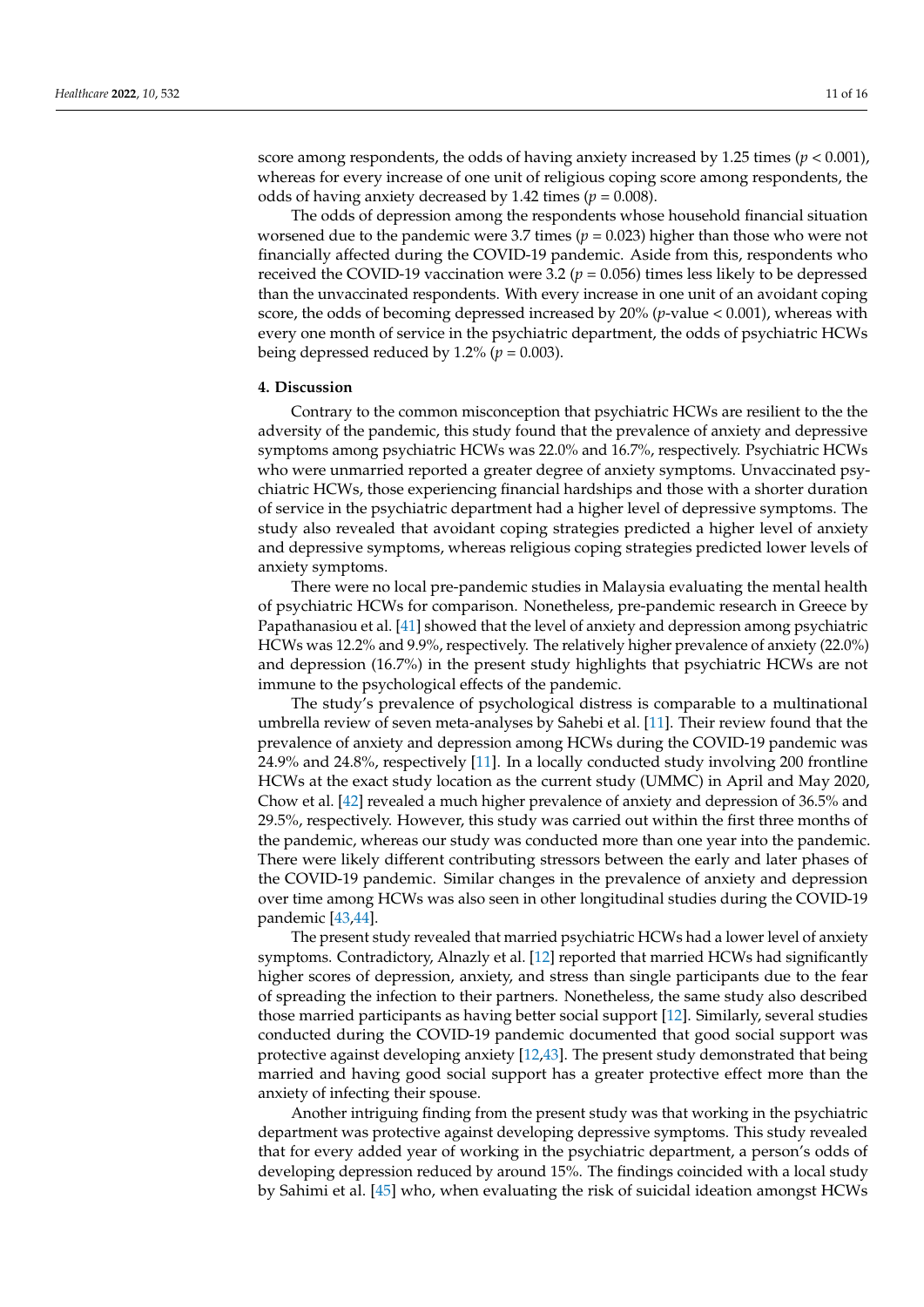serving during the pandemic, found that individuals with early career status (<10 years in service) were significantly at risk of having suicidal ideations compared to senior HCWs. The protective effect of having a longer service in the psychiatric department could be because of the lengthier work experience, higher salary, improved coping skills and better resilience. These findings suggest that it is crucial for the senior psychiatric HCWs, who are usually involved in service planning in the department, not to overlook the mental health state of their junior colleagues, despite most of the senior psychiatric HCWs not exhibiting any psychological distress.

The study also found that COVID-19 vaccination was a significant protective factor against depressive symptoms. The study period coincided with the HCWs at UMMC receiving their COVID-19 vaccine. A study conducted in Israel by Palgi et al. [\[19\]](#page-13-18) revealed that high levels of vaccine hesitancy more than doubled the risk of depression ( $OR = 2.24$ ) and more than tripled the risk for anxiety ( $OR = 3.62$ ). The findings suggest that COVID-19 vaccines, which have a high efficacy in preventing severe clinical disease and reducing the transmissibility of COVID-19, also reduce the psychological distress associated with COVID-19 infection among HCWs [\[46\]](#page-15-0).

Although most psychiatric HCWs are employed by the government, and their salary remained unchanged during the pandemic, their spouse or family members' income could have been negatively affected. The present study revealed that psychiatric HCWs with financial hardship caused by the COVID-19 pandemic had more than tripled odds of experiencing depression. This finding further supports the notion that economic wellbeing is vital for ensuring good mental health [\[47\]](#page-15-1). As per this finding, the financial implications of the pandemic on psychiatric HCWs should not be discredited simply because they are government employees.

Regarding coping, similar to our study, local and international studies conducted during the COVID-19 pandemic also found that having a religious coping strategy was protective against developing anxiety [\[25,](#page-14-4)[42](#page-14-19)[,48](#page-15-2)[,49\]](#page-15-3). To alleviate the negative consequences of chronic stress caused by the pandemic, people with positive religious coping strategies found it helpful to rely on a secure relationship with God/the divine and spiritual connectedness with others [\[25\]](#page-14-4).

Conversely, the present study demonstrated that avoidant coping strategies were associated with an increased risk of developing anxiety and depression. This finding was in keeping with the association between coping strategies with anxiety and depression in a diverse sample of U.S. adults [\[50\]](#page-15-4) and a local study among Malaysians during the COVID-19 pandemic [\[48\]](#page-15-2). Avoidance coping strategies may be beneficial for short-term uncontrollable stressors. Considering the COVID-19 pandemic is a chronic uncontrollable stressor, avoidance coping strategies would lead to more distress in the long term [\[23\]](#page-14-2).

In keeping with data from other studies worldwide, most of the psychiatric HCWs in our study also reported an increase in work burden [\[7,](#page-13-7)[51\]](#page-15-5). However, our study did not show any statistically significant association between increasing work burden with anxiety or depression. The good support at work reported by 90% of the respondents likely mitigated the psychological distress due to the increased work burden. A supportive workplace environment reduces occupational stress and is crucial for self-efficacy and professional identity [\[18,](#page-13-17)[52\]](#page-15-6).

The analysis also did not find any association between providing direct care for COVID-19 patients and having psychological distress. This could be because the hospital provides intensive training on infection control measures and adequate support for all HCWs caring for COVID-19 patients. HCWs who have acquired the necessary knowledge, skills, and training to manage COVID-19 patients with a lower risk of psychological distress [\[53\]](#page-15-7). Similar to the present study, Norhayati et al. [\[54\]](#page-15-8) conducted a local study in Kelantan, comparing depressive symptoms among frontline and non-frontline HCWs. Norhayati et al. [\[54\]](#page-15-8) found that non-frontline HCWs exhibited higher depressive symptoms (37.7%) than frontline healthcare providers (27.5%). These findings further highlight the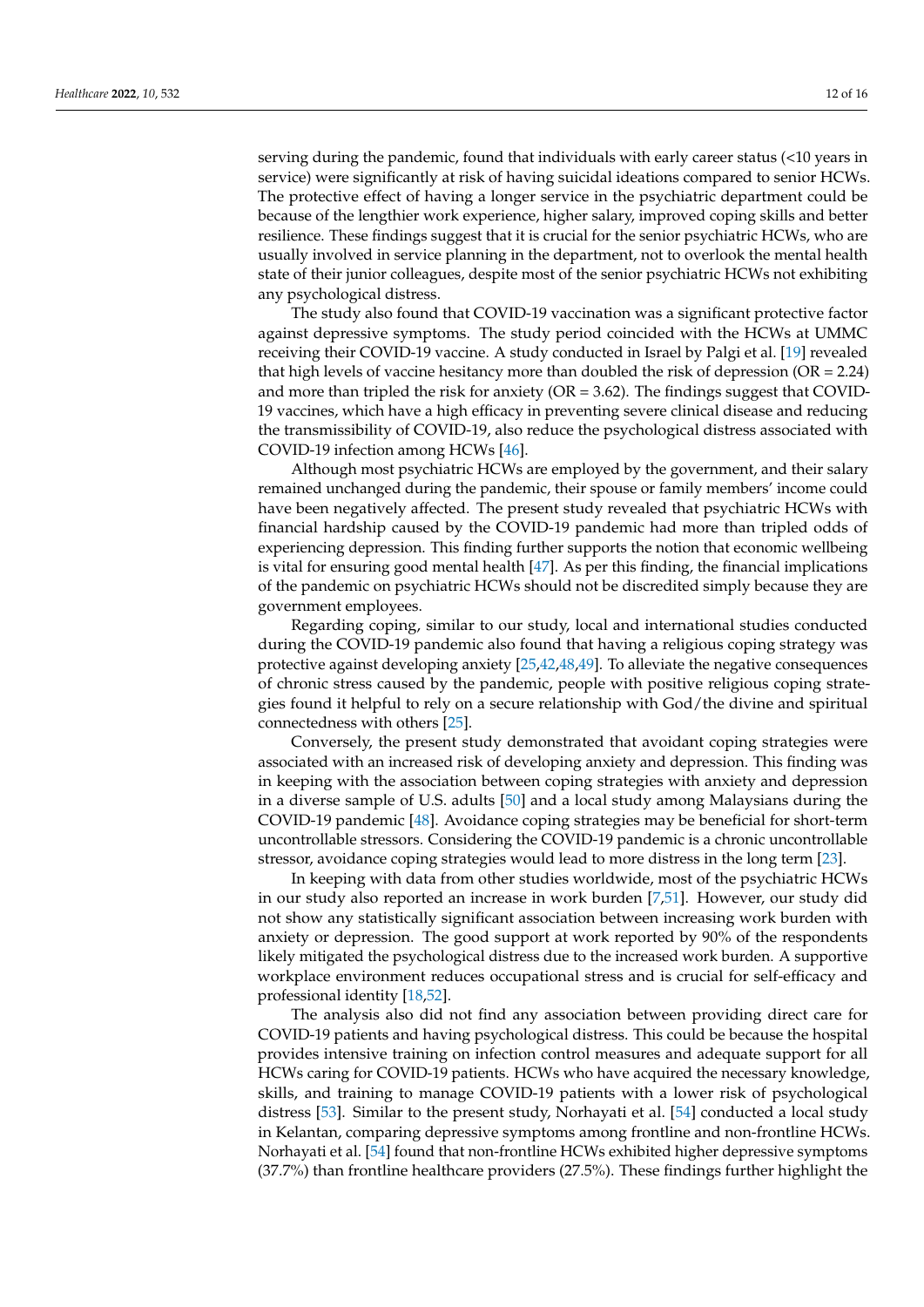importance of not neglecting the mental health of HCWs who are not directly involved with caring for COVID-19 patients.

The significant correlation between coping strategies, vaccination, marital status, financial difficulties, and duration of service in psychological wellbeing in the present study sheds new light on providing more intensive, targeted, psychological interventions for psychiatric HCWs at high risk of developing psychological distress. From observing the relatively high prevalence of anxiety and depression among psychiatric HCWs, a combined approach consisting of organizational interventions and targeted individual psychological support should be in place to alleviate the psychological impact of the pandemic among all psychiatric HCWs [\[55\]](#page-15-9). If psychological distress among psychiatric HCWs is left unaddressed, their work productivity may be impaired, ultimately resulting in suboptimal patient care. Early intervention could help avert mental health complications among psychiatric HCWs, while preserving essential mental health services during the pandemic.

There are a few limitations to this study. The study's cross-sectional design could only identify associations between variables and renders the study of causality implausible. Additionally, as the study was limited to the psychiatric HCWs in a single teaching hospital, the prevalence or findings of the study population might not represent all the psychiatric HCWs in Malaysia. Furthermore, conducting the study during a short time frame, from 1 May 2021 to 31 August 2021, also renders the prevalence of the study population less accurate for other periods of the pandemic, considering the prolonged duration and differing challenges in different periods of the COVID-19 pandemic.

A cohort or qualitative experimental study design would be beneficial to further evaluate the relationships between the variables in this study and anxiety and depression. It would have been ideal if the study incorporated psychiatric HCWs across multiple government and private hospitals and surveyed them at different periods of the pandemic. The study also did not include burnout, which could be a confounding factor to anxiety and depression [\[10,](#page-13-9)[17,](#page-13-16)[18\]](#page-13-17). Burnout among psychiatric HCWs could further enlighten the association of work-related factors with anxiety and depression. Nonetheless, due to time limitations and the standard operating practices requirement for studies during the pandemic, this study was safer and had the strength to explore associations between various factors.

#### **5. Conclusions**

To the authors' knowledge, this is the first study evaluating the psychological impact of the COVID-19 pandemic among the psychiatric HCWs in Malaysia. While much emphasis has been devoted to the mental health of frontline HCWs, the present study establishes that the COVID-19 pandemic impacted the psychological wellbeing of (non-frontline) psychiatric HCWs. The study found a relatively high level of anxiety and depression among psychiatric HCWs, comparable to the psychological distress experienced by frontline HCWs. Thus, psychosocial measures addressing the mental health of psychiatric HCWs should be a key priority as they play a vital role in the care of other HCWs and patients with mental health difficulties in the face of this prolonged pandemic.

**Author Contributions:** Conceptualization, M.K.N.K., B.F., A.H.H., N.Z.Z.; methodology, M.K.N.K., B.F., A.H.H., N.Z.Z., C.G.N.; software, M.K.N.K., R.A.R., M.D.; validation, B.F., A.H.H., N.Z.Z.; formal analysis, M.K.N.K., M.D., B.F.; investigation, M.K.N.K., B.F.; resources, B.F., A.H.H., N.Z.Z., A.H.S.; data curation, M.K.N.K., M.D., B.F.; writing—original draft preparation, M.K.N.K.; writing—review and editing, B.F., A.H.H., N.Z.Z., R.A.R., C.G.N., N.H., A.H.S.; visualization, M.D., B.F., A.H.S.; supervision, A.H.H., N.Z.Z., N.H., A.H.S.; project administration, M.K.N.K., B.F. All authors have read and agreed to the published version of the manuscript.

**Funding:** This research was funded by a grant by University Malaya (RG563-2020HWB).

**Institutional Review Board Statement:** The study was conducted according to the guidelines of the Declaration of Helsinki and approved by the Medical Research Ethics Committee of UMMC (MREC 202123-9795).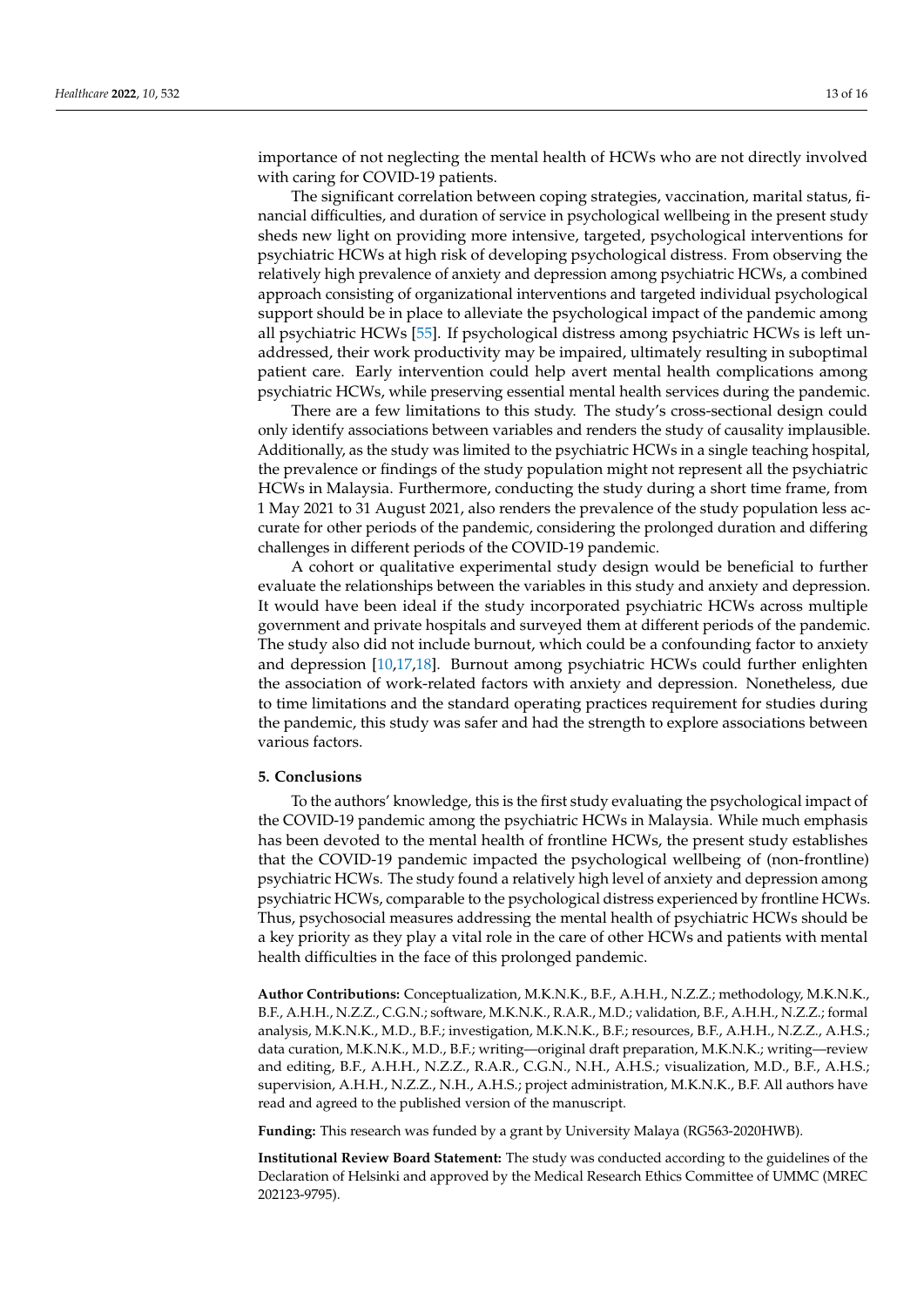**Informed Consent Statement:** Informed consent was obtained from all subjects involved in the study.

**Data Availability Statement:** The data presented in this study are available on request from the corresponding author. The data are not publicly available due to privacy and ethical issues.

**Acknowledgments:** The authors are thankful for the support from the staff in the Psychological Medicine Department of University Malaya Medical Centre.

**Conflicts of Interest:** The authors declare no conflict of interest.

## **References**

- <span id="page-13-0"></span>1. Elengoe, A. COVID-19 Outbreak in Malaysia. *Osong Public Health Res. Perspect.* **2020**, *11*, 93–100. [\[CrossRef\]](http://doi.org/10.24171/j.phrp.2020.11.3.08)
- <span id="page-13-1"></span>2. World Health Organization. WHO Coronavirus (COVID-19) Dashboard. Available online: <https://covid19.who.int> (accessed on 4 October 2021).
- <span id="page-13-2"></span>3. Ministry of Health Malaysia. Covid-19 (Maklumat Terkini). Available online: [http://www.moh.gov.my/index.php/pages/](http://www.moh.gov.my/index.php/pages/view/2019-ncov-wuhan) [view/2019-ncov-wuhan](http://www.moh.gov.my/index.php/pages/view/2019-ncov-wuhan) (accessed on 4 October 2021).
- <span id="page-13-3"></span>4. Abdullah, J.M.; Wan Ismail, W.F.N.; Mohamad, I.; Ab Razak, A.; Harun, A.; Musa, K.I.; Lee, Y.Y. A Critical Appraisal of COVID-19 in Malaysia and Beyond. *Malays. J. Med. Sci. MJMS* **2020**, *27*, 1–9. [\[CrossRef\]](http://doi.org/10.21315/mjms2020.27.2.1) [\[PubMed\]](http://www.ncbi.nlm.nih.gov/pubmed/32308536)
- <span id="page-13-4"></span>5. Fancourt, D.; Steptoe, A.; Bu, F. Trajectories of anxiety and depressive symptoms during enforced isolation due to COVID-19 in England: A longitudinal observational study. *Lancet Psychiatry* **2021**, *8*, 141–149. [\[CrossRef\]](http://doi.org/10.1016/S2215-0366(20)30482-X)
- <span id="page-13-6"></span>6. Center for Disease Control, C. Morbidity and Mortality Weekly Report (MMWR). 2021. Available online: [https://www.cdc.gov/](https://www.cdc.gov/mmwr/index.html) [mmwr/index.html](https://www.cdc.gov/mmwr/index.html) (accessed on 10 October 2021).
- <span id="page-13-7"></span>7. Azuddin, A.; Razak, Z.; Omar, N. A Year Of Living Under COVID-19. Part 1: How the Year-Long Pandemic Impacted Malaysians' Overall Mental and Physical Well-Being. 2021. Available online: <https://www.centre.my/post/covid-19-physical-mental-health> (accessed on 10 October 2021).
- <span id="page-13-5"></span>8. Holingue, C.; Badillo-Goicoechea, E.; Riehm, K.E.; Veldhuis, C.B.; Thrul, J.; Johnson, R.M.; Fallin, M.D.; Kreuter, F.; Stuart, E.A.; Kalb, L.G. Mental distress during the COVID-19 pandemic among US adults without a pre-existing mental health condition: Findings from American trend panel survey. *Prev. Med.* **2020**, *139*, 106231. [\[CrossRef\]](http://doi.org/10.1016/j.ypmed.2020.106231) [\[PubMed\]](http://www.ncbi.nlm.nih.gov/pubmed/32758507)
- <span id="page-13-8"></span>9. Fernandez, R.; Sikhosana, N.; Green, H.; Halcomb, E.J.; Middleton, R.; Alananzeh, I.; Trakis, S.; Moxham, L. Anxiety and depression among healthcare workers during the COVID-19 pandemic: A systematic umbrella review of the global evidence. *BMJ Open* **2021**, *11*, e054528. [\[CrossRef\]](http://doi.org/10.1136/bmjopen-2021-054528) [\[PubMed\]](http://www.ncbi.nlm.nih.gov/pubmed/34548373)
- <span id="page-13-9"></span>10. Pappa, S.; Ntella, V.; Giannakas, T.; Giannakoulis, V.G.; Papoutsi, E.; Katsaounou, P. Prevalence of depression, anxiety, and insomnia among healthcare workers during the COVID-19 pandemic: A systematic review and meta-analysis. *Brain Behav. Immun.* **2020**, *88*, 901–907. [\[CrossRef\]](http://doi.org/10.1016/j.bbi.2020.05.026) [\[PubMed\]](http://www.ncbi.nlm.nih.gov/pubmed/32437915)
- <span id="page-13-10"></span>11. Sahebi, A.; Nejati-Zarnaqi, B.; Moayedi, S.; Yousefi, K.; Torres, M.; Golitaleb, M. The prevalence of anxiety and depression among healthcare workers during the COVID-19 pandemic: An umbrella review of meta-analyses. *Prog. Neuro-Psychopharmacol. Biol. Psychiatry* **2021**, *107*, 110247. [\[CrossRef\]](http://doi.org/10.1016/j.pnpbp.2021.110247)
- <span id="page-13-11"></span>12. Alnazly, E.; Khraisat, O.M.; Al-Bashaireh, A.M.; Bryant, C.L. Anxiety, depression, stress, fear and social support during COVID-19 pandemic among Jordanian healthcare workers. *PLoS ONE* **2021**, *16*, e0247679. [\[CrossRef\]](http://doi.org/10.1371/journal.pone.0247679) [\[PubMed\]](http://www.ncbi.nlm.nih.gov/pubmed/33711026)
- <span id="page-13-12"></span>13. Zhang, W.R.; Wang, K.; Yin, L.; Zhao, W.F.; Xue, Q.; Peng, M.; Min, B.Q.; Tian, Q.; Leng, H.X.; Du, J.L.; et al. Mental Health and Psychosocial Problems of Medical Health Workers during the COVID-19 Epidemic in China. *Psychother. Psychosom.* **2020**, *89*, 242–250. [\[CrossRef\]](http://doi.org/10.1159/000507639) [\[PubMed\]](http://www.ncbi.nlm.nih.gov/pubmed/32272480)
- <span id="page-13-13"></span>14. Ilhan, B.; Kupeli, I. Secondary traumatic stress, anxiety, and depression among emergency healthcare workers in the middle of the COVID-19 outbreak: A cross-sectional study. *Am. J. Emerg. Med.* **2021**, *52*, 99–104. [\[CrossRef\]](http://doi.org/10.1016/j.ajem.2021.11.051) [\[PubMed\]](http://www.ncbi.nlm.nih.gov/pubmed/34894474)
- <span id="page-13-14"></span>15. Mahmud, S.; Hossain, S.; Muyeed, A.; Islam, M.M.; Mohsin, M. The global prevalence of depression, anxiety, stress, and, insomnia and its changes among health professionals during COVID-19 pandemic: A rapid systematic review and meta-analysis. *Heliyon* **2021**, *7*, e07393. [\[CrossRef\]](http://doi.org/10.1016/j.heliyon.2021.e07393) [\[PubMed\]](http://www.ncbi.nlm.nih.gov/pubmed/34278018)
- <span id="page-13-15"></span>16. Alshekaili, M.; Hassan, W.; Al Said, N.; Al Sulaimani, F.; Jayapal, S.K.; Al-Mawali, A.; Chan, M.F.; Mahadevan, S.; Al-Adawi, S. Factors associated with mental health outcomes across healthcare settings in Oman during COVID-19: Frontline versus non-frontline healthcare workers. *BMJ Open* **2020**, *10*, e042030. [\[CrossRef\]](http://doi.org/10.1136/bmjopen-2020-042030) [\[PubMed\]](http://www.ncbi.nlm.nih.gov/pubmed/33040019)
- <span id="page-13-16"></span>17. Mokhtari, R.; Moayedi, S.; Golitaleb, M. COVID-19 pandemic and health anxiety among nurses of intensive care units. *Int. J. Ment. Health Nurs.* **2020**, *29*, 1275–1277. [\[CrossRef\]](http://doi.org/10.1111/inm.12800) [\[PubMed\]](http://www.ncbi.nlm.nih.gov/pubmed/33063915)
- <span id="page-13-17"></span>18. Karagol, A.; Kaya, Z.T. Healthcare Workers' Burn-out, Hopelessness, Fear of COVID-19 and Perceived Social Support Levels. *Eur. J. Psychiatry* **2022**. [\[CrossRef\]](http://doi.org/10.1016/j.ejpsy.2022.01.001)
- <span id="page-13-18"></span>19. Palgi, Y.; Bergman, Y.S.; Ben-David, B.; Bodner, E. No psychological vaccination: Vaccine hesitancy is associated with negative psychiatric outcomes among Israelis who received COVID-19 vaccination. *J. Affect. Disord.* **2021**, *287*, 352–353. [\[CrossRef\]](http://doi.org/10.1016/j.jad.2021.03.064) [\[PubMed\]](http://www.ncbi.nlm.nih.gov/pubmed/33819733)
- <span id="page-13-19"></span>20. Shaukat, N.; Ali, D.M.; Razzak, J. Physical and mental health impacts of COVID-19 on healthcare workers: A scoping review. *Int. J. Emerg. Med.* **2020**, *13*, 40. [\[CrossRef\]](http://doi.org/10.1186/s12245-020-00299-5)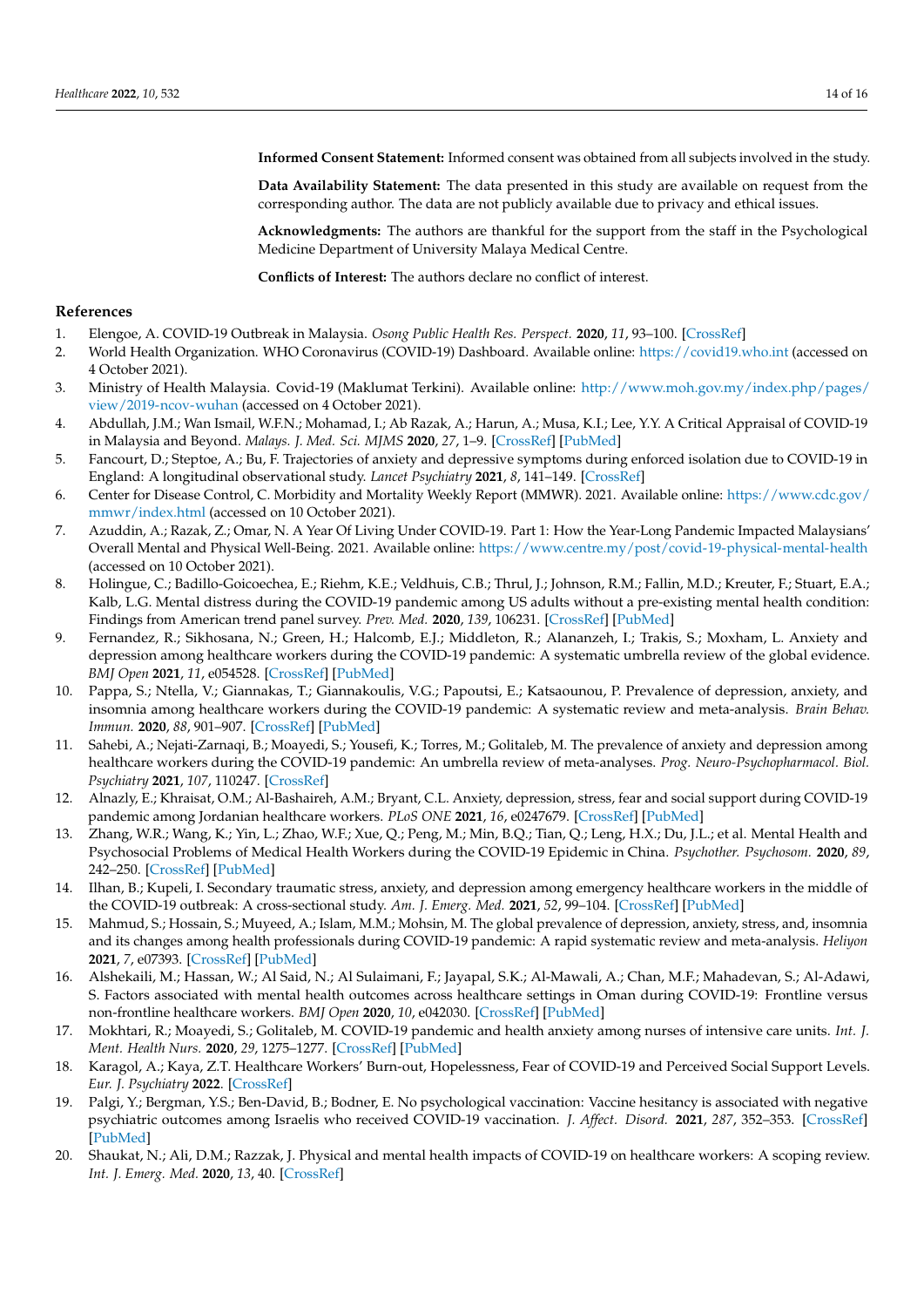- <span id="page-14-0"></span>21. Pang, N.T.P.; Nold Imon, G.; Johoniki, E.; Mohd Kassim, M.A.; Omar, A.; Syed Abdul Rahim, S.S.; Hayati, F.; Jeffree, M.S.; Ng, J.R. Fear of COVID-19 and COVID-19 Stress and Association with Sociodemographic and Psychological Process Factors in Cases under Surveillance in a Frontline Worker Population in Borneo. *Int. J. Environ. Res. Public Health* **2021**, *18*, 7210. [\[CrossRef\]](http://doi.org/10.3390/ijerph18137210)
- <span id="page-14-1"></span>22. Marvaldi, M.; Mallet, J.; Dubertret, C.; Moro, M.R.; Guessoum, S.B. Anxiety, depression, trauma-related, and sleep disorders among healthcare workers during the COVID-19 pandemic: A systematic review and meta-analysis. *Neurosci. Biobehav. Rev.* **2021**, *126*, 252–264. [\[CrossRef\]](http://doi.org/10.1016/j.neubiorev.2021.03.024) [\[PubMed\]](http://www.ncbi.nlm.nih.gov/pubmed/33774085)
- <span id="page-14-2"></span>23. Taylor, S.E.; Stanton, A.L. Coping resources, coping processes, and mental health. *Annu. Rev. Clin. Psychol.* **2007**, *3*, 377–401. [\[CrossRef\]](http://doi.org/10.1146/annurev.clinpsy.3.022806.091520) [\[PubMed\]](http://www.ncbi.nlm.nih.gov/pubmed/17716061)
- <span id="page-14-3"></span>24. Roth, S.; Cohen, L.J. Approach, avoidance, and coping with stress. *Am. Psychol.* **1986**, *41*, 813–819. [\[CrossRef\]](http://doi.org/10.1037/0003-066X.41.7.813) [\[PubMed\]](http://www.ncbi.nlm.nih.gov/pubmed/3740641)
- <span id="page-14-4"></span>25. DeRossett, T.; LaVoie, D.J.; Brooks, D. Religious Coping Amidst a Pandemic: Impact on COVID-19-Related Anxiety. *J. Relig. Health* **2021**, *60*, 3161–3176. [\[CrossRef\]](http://doi.org/10.1007/s10943-021-01385-5) [\[PubMed\]](http://www.ncbi.nlm.nih.gov/pubmed/34406544)
- <span id="page-14-5"></span>26. Yusoff, N.; Low, W.Y.; Yip, C.H. Reliability and validity of the Brief COPE Scale (English version) among women with breast cancer undergoing treatment of adjuvant chemotherapy: A Malaysian study. *Med. J. Malays.* **2010**, *65*, 41–44.
- 27. Lin, J.; Ren, Y.H.; Gan, H.J.; Chen, Y.; Huang, Y.F.; You, X.M. Factors associated with resilience among non-local medical workers sent to Wuhan, China during the COVID-19 outbreak. *BMC Psychiatry* **2020**, *20*, 417. [\[CrossRef\]](http://doi.org/10.1186/s12888-020-02821-8)
- 28. Francis, B.; Gill, J.S.; Yit Han, N.; Petrus, C.F.; Azhar, F.L.; Ahmad Sabki, Z.; Said, M.A.; Ong Hui, K.; Chong Guan, N.; Sulaiman, A.H. Religious Coping, Religiosity, Depression and Anxiety among Medical Students in a Multi-Religious Setting. *Int. J. Environ. Res. Public Health* **2019**, *16*, 259. [\[CrossRef\]](http://doi.org/10.3390/ijerph16020259) [\[PubMed\]](http://www.ncbi.nlm.nih.gov/pubmed/30658450)
- <span id="page-14-6"></span>29. Ng, G.C.; Mohamed, S.; Sulaiman, A.H.; Zainal, N.Z. Anxiety and Depression in Cancer Patients: The Association with Religiosity and Religious Coping. *J. Relig. Health* **2017**, *56*, 575–590. [\[CrossRef\]](http://doi.org/10.1007/s10943-016-0267-y) [\[PubMed\]](http://www.ncbi.nlm.nih.gov/pubmed/27287259)
- <span id="page-14-7"></span>30. Abel, M.H. Interaction of humor and gender in moderating relationships between stress and outcomes. *J. Psychol.* **1998**, *132*, 267–276. [\[CrossRef\]](http://doi.org/10.1080/00223989809599166) [\[PubMed\]](http://www.ncbi.nlm.nih.gov/pubmed/9540225)
- <span id="page-14-8"></span>31. Institute for Public Health, Ministry of Health, Malaysia. National Health and Morbidity Survey 2015 (NHMS 2015). Vol. II: Non-Communicable Diseases, Risk Factors & Other Health Problems. 2015. Available online: [https://www.moh.gov.my/moh/](https://www.moh.gov.my/moh/resources/nhmsreport2015vol2.pdf) [resources/nhmsreport2015vol2.pdf](https://www.moh.gov.my/moh/resources/nhmsreport2015vol2.pdf) (accessed on 8 October 2021).
- <span id="page-14-9"></span>32. Midin, M.D.; Zainal, N.Z.; Lee, T.C.; Ibrahim, N. Mental Health Services in Malaysia. *Taiwan. J. Psychiatry* **2018**, *32*, 281–293. Available online: [http://www.sop.org.tw/sop\\_journal/Upload\\_files/32\\_4/01.pdf](http://www.sop.org.tw/sop_journal/Upload_files/32_4/01.pdf) (accessed on 10 October 2021).
- <span id="page-14-10"></span>33. Shields, G.; Ng, R.; Ventriglio, A.; Castaldelli-Maia, J.; Torales, J.; Bhugra, D. WPA Position Statement on Recruitment in Psychiatry. *World Psychiatry Off. J. World Psychiatr. Assoc.* **2017**, *16*, 113–114. [\[CrossRef\]](http://doi.org/10.1002/wps.20392) [\[PubMed\]](http://www.ncbi.nlm.nih.gov/pubmed/28127914)
- <span id="page-14-11"></span>34. Suarn, S.; Toh, C.L.; Lim, C.H.; Sivasampu, S.; Mazni, M.J.; Azizul, A.; Aizah, S.N.A.; Fatihah, M. *National Healthcare Establishment and Workforce Statistics 2011: Psychiatric Services in Malaysian Hospitals*; Clinical Research Centre, Ministry of Health: Putrajaya, Malaysia, 2012; pp. 113–127. Available online: [https://www.crc.gov.my/wp-content/uploads/documents/report/NHEWS\\_](https://www.crc.gov.my/wp-content/uploads/documents/report/NHEWS_Hospitals_2010_FullReport.pdf) [Hospitals\\_2010\\_FullReport.pdf](https://www.crc.gov.my/wp-content/uploads/documents/report/NHEWS_Hospitals_2010_FullReport.pdf) (accessed on 12 October 2021).
- <span id="page-14-12"></span>35. Zigmond, A.S.; Snaith, R.P. The hospital anxiety and depression scale. *Acta Psychiatr. Scand.* **1983**, *67*, 361–370. [\[CrossRef\]](http://doi.org/10.1111/j.1600-0447.1983.tb09716.x) [\[PubMed\]](http://www.ncbi.nlm.nih.gov/pubmed/6880820)
- <span id="page-14-13"></span>36. Yahya, F.; Othman, Z. Validation of the Malay version of hospital anxiety and depression scale (HADS) in Hospital Universiti Sains Malaysia. *Int. Med. J.* **2015**, *22*, 80–82. Available online: [http://eprints.usm.my/44323/1/IMJ%202015%3B22%282%2980-8](http://eprints.usm.my/44323/1/IMJ%202015%3B22%282%2980-82%20Validation%20HADS.pdf) [2%20Validation%20HADS.pdf](http://eprints.usm.my/44323/1/IMJ%202015%3B22%282%2980-82%20Validation%20HADS.pdf) (accessed on 12 October 2021).
- <span id="page-14-14"></span>37. Hashim, Z. Reliability and Validatidity of Hospital Anxiety and Depression Scale (HADS) on breast cancer survivors: Malaysia case study. *Asia Pac. Environ. Occup. Health J.* **2016**, *2*, 19–24.
- <span id="page-14-15"></span>38. Carver, C.S. You want to measure coping but your protocol's too long: Consider the brief COPE. *Int. J. Behav. Med.* **1997**, *4*, 92–100. [\[CrossRef\]](http://doi.org/10.1207/s15327558ijbm0401_6)
- <span id="page-14-16"></span>39. Rand, K.L.; Cohee, A.A.; Monahan, P.O.; Wagner, L.I.; Shanahan, M.L.; Champion, V.L. Coping Among Breast Cancer Survivors: A Confirmatory Factor Analysis of the Brief COPE. *J. Nurs. Meas.* **2019**, *27*, 259–276. [\[CrossRef\]](http://doi.org/10.1891/1061-3749.27.2.259)
- <span id="page-14-17"></span>40. Eisenberg, S.A.; Shen, B.J.; Schwarz, E.R.; Mallon, S. Avoidant coping moderates the association between anxiety and patient-rated physical functioning in heart failure patients. *J. Behav. Med.* **2012**, *35*, 253–261. [\[CrossRef\]](http://doi.org/10.1007/s10865-011-9358-0) [\[PubMed\]](http://www.ncbi.nlm.nih.gov/pubmed/21660588)
- <span id="page-14-18"></span>41. Papathanasiou, I.V.; Tsaras, K.; Kleisiaris, C.F.; Fradelos, E.C.; Tsaloglidou, A.; Damigos, D. Anxiety and Depression in Staff of Mental Units: The Role of Burnout. *Adv. Exp. Med. Biol.* **2017**, *987*, 185–197. [\[CrossRef\]](http://doi.org/10.1007/978-3-319-57379-3_17) [\[PubMed\]](http://www.ncbi.nlm.nih.gov/pubmed/28971458)
- <span id="page-14-19"></span>42. Chow, S.K.; Francis, B.; Ng, Y.H.; Naim, N.; Beh, H.C.; Ariffin, M.A.A.; Yusuf, M.H.M.; Lee, J.W.; Sulaiman, A.H. Religious Coping, Depression and Anxiety among Healthcare Workers during the COVID-19 Pandemic: A Malaysian Perspective. *Healthcare* **2021**, *9*, 79. [\[CrossRef\]](http://doi.org/10.3390/healthcare9010079) [\[PubMed\]](http://www.ncbi.nlm.nih.gov/pubmed/33467744)
- <span id="page-14-20"></span>43. Th'ng, F.; Rao, K.A.; Ge, L.; Mao, D.; Neo, H.N.; Molina, J.A.; Seow, E. A One-Year Longitudinal Study: Changes in Depression and Anxiety in Frontline Emergency Department Healthcare Workers in the COVID-19 Pandemic. *Int. J. Environ. Res. Public Health* **2021**, *18*, 1228. [\[CrossRef\]](http://doi.org/10.3390/ijerph182111228) [\[PubMed\]](http://www.ncbi.nlm.nih.gov/pubmed/34769750)
- <span id="page-14-21"></span>44. Van Steenkiste, E.; Schoofs, J.; Gilis, S.; Messiaen, P. Mental health impact of COVID-19 in frontline healthcare workers in a Belgian Tertiary care hospital: A prospective longitudinal study. *Acta Clin. Belg.* **2021**, 1–8. [\[CrossRef\]](http://doi.org/10.1080/17843286.2021.1903660)
- <span id="page-14-22"></span>45. Sahimi, H.M.S.; Mohd Daud, T.I.; Chan, L.F.; Shah, S.A.; Rahman, F.H.A.; Nik Jaafar, N.R. Depression and Suicidal Ideation in a Sample of Malaysian Healthcare Workers: A Preliminary Study During the COVID-19 Pandemic. *Front. Psychiatry* **2021**, *12*, 658174. [\[CrossRef\]](http://doi.org/10.3389/fpsyt.2021.658174)